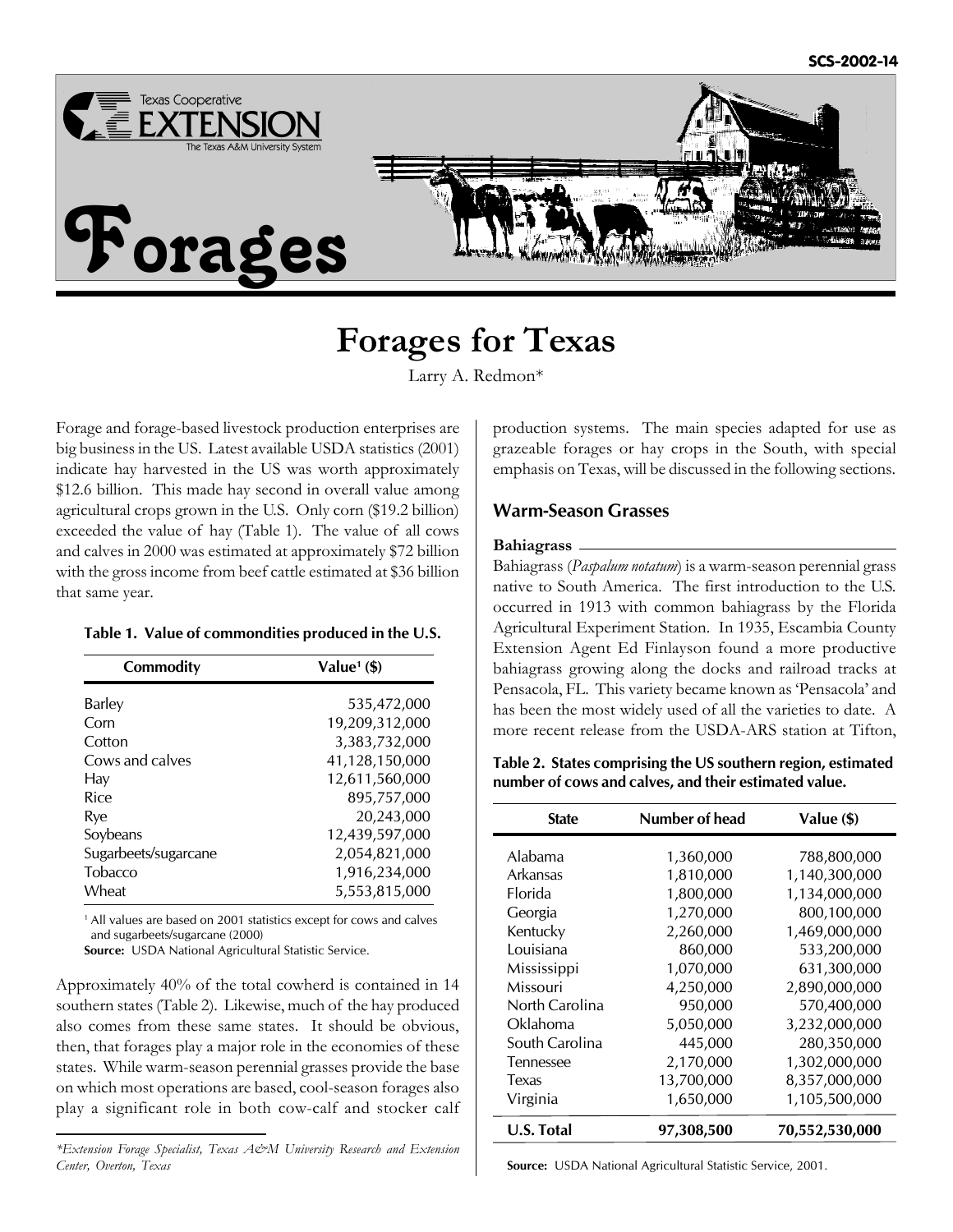Georgia, 'Tifton 9' has exhibited increased seedling vigor and higher dry matter production compared with Pensacola. Nutritive value of Tifton 9 has been comparable with Pensacola.

Bahiagrass has several characteristics that make it valuable as a pasture grass. Bahiagrass grows on a wider range of soils than does bermudagrass or dallisgrass. Compared with hybrid bermudagrass, bahiagrass tends to green up earlier and remain green longer in the fall, but lacks the drought tolerance of the bermudagrass on deep sandy soils. Bahiagrass is resistant to weed encroachment due to an extremely thick sod formed and tolerates close, continuous grazing better than most other grasses. The species also produces moderate levels of dry matter on soils of very low fertility and, finally, is established from seed. Pensacola seedlings, however, may exhibit poor vigor and establishment can be slow.

Suitable soil types range from upland sandy sites (on which bahiagrass may suffer during summer drought) to more poorly drained sandy areas. When establishing bahiagrass, seed should be broadcast onto a well-prepared seedbed at 12 to 15 lbs. of pure live seed per acre, covered with no more than onehalf inch of soil, and rolled to ensure good seed-soil contact. Higher seeding rates can help to quicken establishment. Establishment usually takes place in the spring after the last chance of a killing frost has occurred. Although the optimum temperature range for bahiagrass seed germination is 85 to 95°F, weed pressure is greater with later plantings and the relatively weak bahiagrass seedlings are at a competitive disadvantage. Apply any needed P and K and 30 to 40 lbs./ac. of N at planting. Additional nitrogen (N) will only serve to encourage weed competition. After the grass begins to cover, 40 to 60 lbs./ac. of additional N may be used. Early weed management involves mowing or limited mob grazing. The herbicide 2,4-D may be used only after the grass reaches five to six inches in height; use of phenoxy herbicides prior to this stage may kill or injure the grass seedling. Once bahiagrass reaches a thick, solid stand, weeds are seldom a problem. Ideally, bahiagrass should be fertilized according to soil test recommendations, although even minimal amounts of N, P, and K will serve to increase dry matter production and crude protein content.

Bahiagrass should primarily be used for pasture, although some is harvested and conserved as hay. Producers used to harvesting bermudagrass hay should realize bahiagrass should be cut at a much lower plant height (eight to ten inches) if high levels of forage nutritive value are desired. If bahiagrass is cut for hay, it is critical to apply appropriate N, P, and K based on soil test recommendations due to the removal of nutrients from the site. Given similar levels of fertility, hybrid bermudagrass will usually provide more dry matter produc-

tion and higher levels of crude protein and digestibility (Table 3). Under low levels of fertility, bahiagrass, however, can persist for many years in relatively pure stands. Forage nutritive value is usually adequate for mature beef animals, but weaned growing animal performance may suffer if an appropriate supplement is not provided.

To maximize use of the pasture and to help reduce winter feeding costs, overseeding bahiagrass with a legume, small grain, or ryegrass may be advisable. In the past, producers have perceived it difficult to establish cool-season pasture in bahiagrass. This is generally due to the thick layer of rhizomes produced by bahiagrass. In order to reduce bahiagrass competition, the pasture should be grazed close and lightly disked. Clover or ryegrass seed should be broadcast sometime in mid-October. If using a cereal grain, a drill should be used to place the seed deeper. Note that although bahiagrass can perform under low fertility programs, winter pasture species will not. Fertilizer should be applied at the recommended rate based on soil test.

Although bahiagrass has many positive characteristics as a pasture grass, it has its share of problems. Because the species can persist under lower fertility environments, many producers have witnessed an invasion of bahiagrass into their bermudagrass fields. This is usually because fertility is less than optimum for the bermudagrass to prevent establishment of the bahiagrass. Once present, bahiagrass tends to remain and even become dominant in bermudagrass fields. Generally, 0.3 oz./ac. of the herbicide Cimarron (formally Ally) is required to eliminate mature plants. Without a change in fertility or grazing management, bahiagrass generally will re-establish from seed the following year.

| Hay Type                           | Crude<br><b>Protein</b> | <b>Total</b><br><b>Digestible</b><br><b>Nutrients</b><br>$%$ DM | Acid<br><b>Detergent</b><br><b>Fiber</b> |
|------------------------------------|-------------------------|-----------------------------------------------------------------|------------------------------------------|
| <b>Bahiagrass</b>                  | 8.3                     | 50.0                                                            | 44.2                                     |
| Bermudagrass<br><b>Mixed Grass</b> | 10.7<br>9.3             | 54.4<br>50.7                                                    | 40.4<br>43.1                             |

**Table 3. Forage nutritive value of bahiagrass, bermudagrass, and mixed warm-season grass hay.<sup>1</sup>**

<sup>1</sup>Louisiana State University

Bahiagrass establishment is slow and the species responds poorly to N fertilizer rates above 100 lbs./ac. Lower dry matter production compared with hybrid bermudagrass can create a need to decrease stocking rate. Likewise, lower forage nutritive value decreases animal performance. These situations reduce the potential for profit for those attempting to maximize production per unit area of land.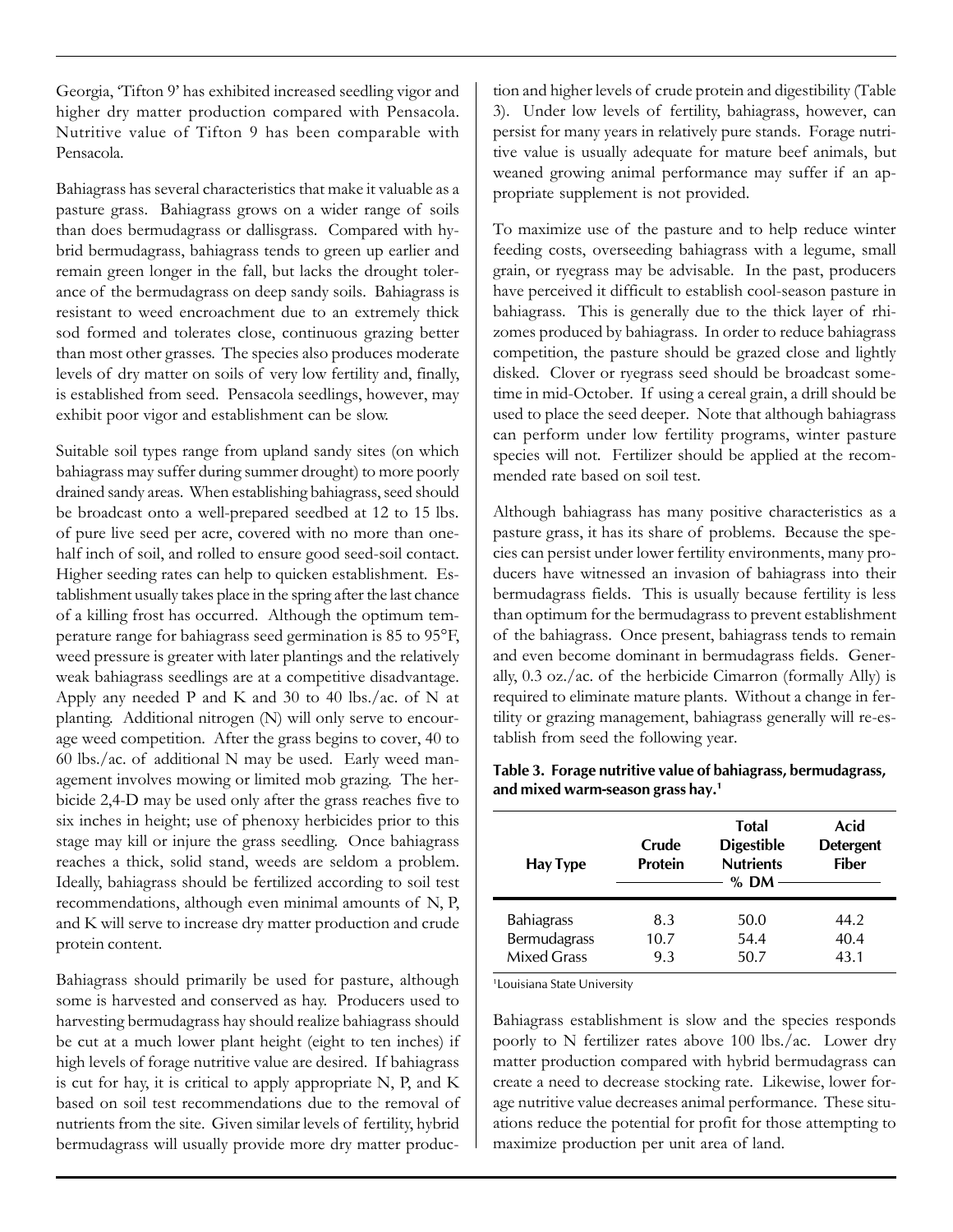To summarize, bahiagrass has a bad reputation, but only when compared with *well-managed* bermudagrass. Under more realistic circumstances of lower fertility and continuously stocked pastures, bahiagrass may not be so bad as a pasture grass. Depending on the goals and objectives for the particular property, bahiagrass may deserve more respect than it has received in the past.

#### **Bermudagrass**

Bermudagrass (*Cynodon dactylon*) probably originated in southeast Africa. The earliest mention of bermudagrass comes from the diary of Thomas Spalding, owner of Sapeloe Island, Georgia and a prominent antebellum agriculturalist. Found in his diary was the following entry: "*Bermudagrass was brought to Savannah in 1751 by Governor Henry Ellis*." He went on to say that "*If ever this becomes a grazing country it must be through the instrumentality of this grass*." Writers as early as 1807 referred to bermudagrass as one of the most important grasses in the South at the time. Thus, bermudagrass has been a part of southern agriculture for at least 250 years. Hybrid bermudagrass with improved productive capability and nutritive value has played an important role in livestock production across the southern U.S. for nearly 60 years with the introduction of 'Coastal' in 1943.

Bermudagrass is a warm-season perennial grass that spreads mainly by rhizomes (underground stems) and stolons (horizontal aboveground stems). The grass tolerates a wide range of soil types and soil pH values, thus making it adapted to most of the southern U.S. Limited cold tolerance in early common and hybrid cultivars of bermudagrass led to the release of several cold-tolerant varieties, thus providing useful warm-season perennial grasses for the warm-season, coolseason transition areas of the U.S., including Oklahoma, Arkansas, Missouri, and Tennessee.

Bermudagrass is generally planted on a well-prepared seedbed with sprigs (stolons and rhizomes) of hybrid varieties at 25 to 40 bushels of sprigs per acre. Seeded varieties are generally seeded at 8 to 10 lbs. of unhulled seed per acre for the quickest establishment. An initial soil test will indicate whether P or limestone is required. If so, these nutrients should be incorporated into the seedbed prior to planting.

Sprigs should be fresh and planted the same day they are dug. Sprigs should be planted two to three inches deep, while seed should be planted no more than  $\frac{1}{4}$  inch. Rolling helps to ensure good sprig- or seed-soil contact and good establishment. One quart of *labeled* 2,4-D low volatile ester or one to two quarts of Weedmaster should be applied per acre the day of planting to minimize broadleaf weed problems and to suppress many small-seeded annual grasses. A new label for **Table 4. Coastal bermudagrass dry matter (DM) yield as affected by fertilizer and broiler litter application rate. <sup>1</sup>**

| <b>Application Rate</b><br>$(lb.(ac.)$ | DM 1992<br>(lbs/ac.) | DM 1993<br>$lbs$ <i>(lbs./ac.)</i> |  |
|----------------------------------------|----------------------|------------------------------------|--|
| $N-P_2O_5-K_2O$ (lbs./ac.)             |                      |                                    |  |
| $0 - 0 - 0$                            | 4780                 | 4050                               |  |
| 100-33-67                              | 7140                 | 6450                               |  |
| 200-67-134                             | 8680                 | 8290                               |  |
| 400-134-268                            | 9640                 | 10460                              |  |
| Poultry Litter (tons/ac.)              |                      |                                    |  |
| $2$ SPR + 2 SUM <sup>2</sup>           | 7580                 | 6930                               |  |
| 4 SPR                                  | 8320                 | 7450                               |  |
| $4$ SPR + 4 SUM                        | 8850                 | 7840                               |  |
| 8 SPR                                  | 9810                 | 9270                               |  |
| <sup>1</sup> Evers, 1998               |                      |                                    |  |

2SPR is late spring and SUM is mid-summer

Grazon P+D indicates that up to  $1\frac{1}{2}$  pints/acre may be used on newly established bermudagrass **if** there is at least six inches of stolon development and growing conditions are good.

When new growth is noticed, 40 to 50 lbs. N/ac. should be applied along with the recommended K. When stolons begin to develop, another 40 to 50 lbs. N/ac. should be applied.

Although capable of high production, bermudagrass must be well fertilized to reach its production capability (Table 4). Given adequate moisture, N is usually the most limiting factor to forage production, but appropriate levels of P and K are critical to yield and persistence. Adequate pH is also important in maintaining a vigorous stand of bermudagrass. Inadequate levels of N not only limit bermudagrass dry matter production, but also reduces crude protein levels. Less than optimum bermudagrass growth can also invite weed infestation, thus reducing carrying capacity and increasing input costs. Careful attention to soil fertility, beginning with an **annual soil test** to determine the soil nutrient status is necessary to ensure good bermudagrass growth, disease resistance, and cold tolerance.

Besides providing good nutrition for cows during the growing season, bermudagrass is harvested and conserved extensively as hay for livestock winter feeding programs. The use of hay is generally an expensive way to winter cattle. In fact, the average 1000-lb. round bale of bermudagrass costs the producer approximately \$35.00 to harvest, bale, haul, store, and haul again to the feeding area. Regardless of the cost involved, however, bermudagrass hay production is a popular practice across most of the South. See more under the Hay Production section.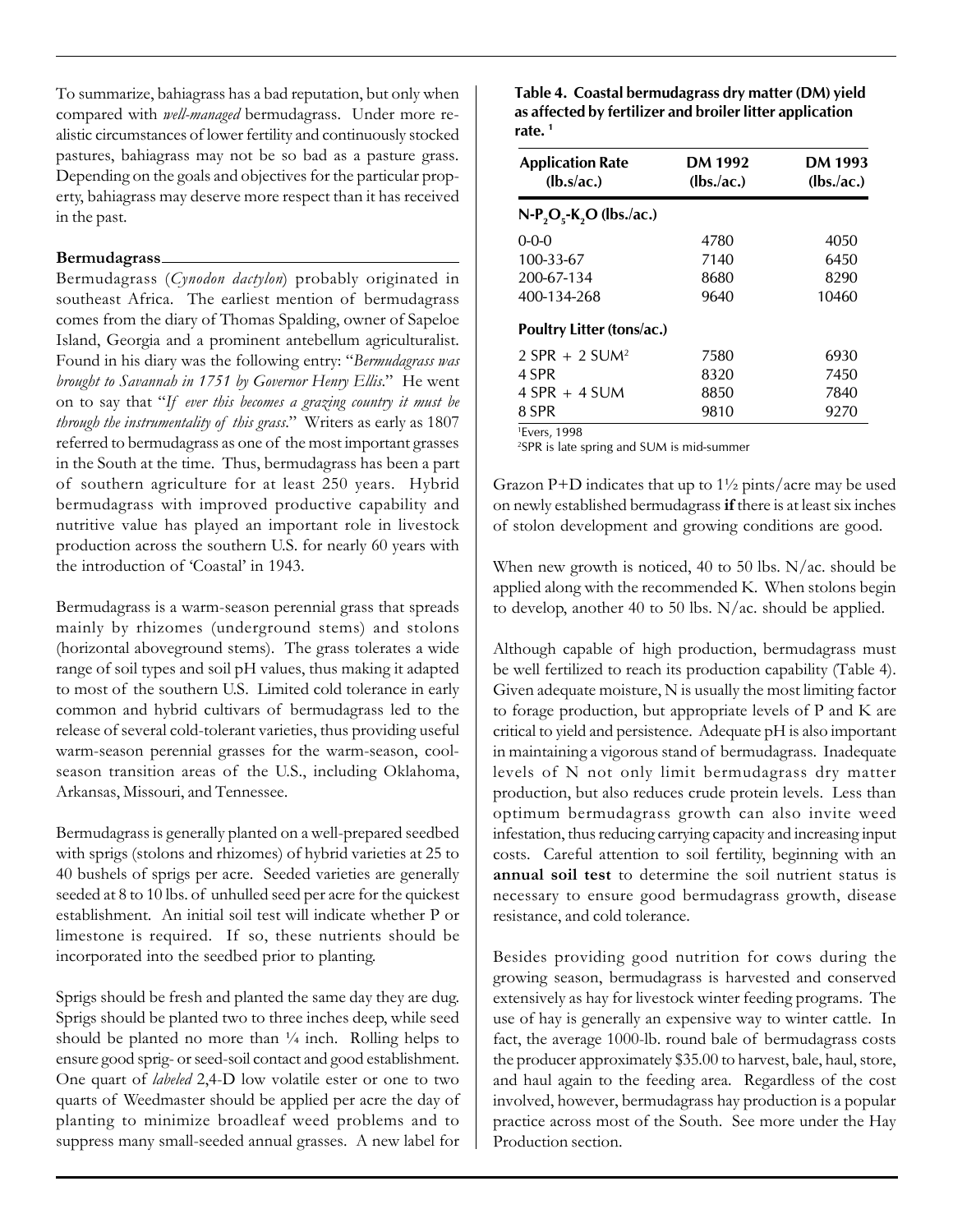|  | Table 5. Coastal bermudagrass crude protein (CP) content as affected by fertilizer and broiler litter application rate. <sup>1</sup> |
|--|--------------------------------------------------------------------------------------------------------------------------------------|
|  |                                                                                                                                      |

|                                       |            |           |                |                  |          | <b>Crude Protein</b><br>(% DM) |            |            |           |                   |
|---------------------------------------|------------|-----------|----------------|------------------|----------|--------------------------------|------------|------------|-----------|-------------------|
|                                       |            |           | 1992<br>$\sim$ |                  |          |                                |            | 1993       |           |                   |
| <b>Application Rate</b><br>$(lbs/ac)$ | June<br>11 | July<br>9 | Aug<br>6       | <b>Sept</b><br>8 | Oct<br>7 | May<br>7                       | June<br>17 | July<br>19 | Aug<br>23 | <b>Sept</b><br>22 |
| $N-P_2O_5-K_2O$ (lbs/ac)              |            |           |                |                  |          |                                |            |            |           |                   |
| $0 - 0 - 0$                           | 11.2       | 9.4       | 9.8            | 10.0             | 8.9      | 11.5                           | 9.4        | 6.6        | 8.9       | 8.1               |
| 100-33-67                             | 13.2       | 10.1      | 13.1           | 11.8             | 9.0      | 19.8                           | 8.5        | 9.3        | 9.5       | 9.3               |
| 200-67-134                            | 14.2       | 11.2      | 15.0           | 14.6             | 11.5     | 20.3                           | 9.8        | 11.7       | 10.0      | 10.3              |
| 400-134-268                           | 16.8       | 13.1      | 16.9           | 16.4             | 14.3     | 21.8                           | 14.3       | 12.8       | 11.1      | 12.9              |
| Poultry Litter (tons/ac)              |            |           |                |                  |          |                                |            |            |           |                   |
| 2 SPR + 2 SUM <sup>2</sup>            | 13.0       | 10.4      | 13.0           | 11.9             | 9.4      | 13.7                           | 10.4       | 7.8        | 10.1      | 10.0              |
| 4 SPR                                 | 13.4       | 10.5      | 10.2           | 10.7             | 8.8      | 18.1                           | 10.0       | 7.0        | 9.8       | 10.3              |
| $4$ SPR + 4 SUM                       | 13.8       | 11.3      | 15.5           | 14.2             | 9.6      | 17.0                           | 11.7       | 10.1       | 10.9      | 11.8              |
| 8 SPR                                 | 15.9       | 13.8      | 13.1           | 12.5             | 10.1     | 22.3                           | 14.3       | 9.5        | 9.5       | 10.6              |

<sup>1</sup>Evers, 1998.

<sup>2</sup>SPR is late spring and SUM is mid-summer.

Warm-season perennial grasses such as bermudagrass generally have lower nutritive value compared to warm-season annuals or cool-season forages. With a sound fertility practice (Table 5), however, and careful attention to stage of maturity at harvest (Table 6), bermudagrass can provide forage of good to excellent nutritive value. Bermudagrass is the most important warm-season grass forage in the South and will likely continue to be throughout this century. Below is a short description of several popular bermudagrass varieties currently used in the South.

#### **Coastal**

A hybrid between 'Tift' bermudagrass, a vigorous growing bermudagrass found in an old field near Tifton, Georgia, and an introduction from South Africa. Coastal is a result of an extensive breeding program by Glenn Burton, USDA-ARS, Georgia Coastal Plains Experiment Station at Tifton, GA, and was released as a variety by that station in 1943. Coastal is a highly productive bermudagrass producing both rhizomes and stolons and is adapted to a wide range of climatic conditions. It has exceptional longevity, readily responds to fertility and irrigation, and possesses better drought tolerance than common. Coastal is also tolerant of heavy grazing pressure or frequent and close defoliation. Coastal is the most widely planted bermudagrass in Texas.

#### **Tifton 85**

Tifton 85 was developed by Dr. Glenn Burton of the USDA-ARS in cooperation with the University of Georgia Coastal Plain Experiment Station, Tifton, Georgia in 1991. Tifton 85

**Table 6. Effect of clipping frequency on yield and nutritive value of 'Coastal' bermudagrass hay.<sup>1</sup>**

| <b>Clipping</b><br><b>Interval</b><br>(wk) | DM Yield<br>(tons/ac) | Leaf<br>(%) | Crude<br><b>Protein</b><br>(%) | Lignin<br>(%) |
|--------------------------------------------|-----------------------|-------------|--------------------------------|---------------|
|                                            | 6.3                   |             | 21.4                           |               |
| 2                                          | 7.8                   | 87.6        | 20.8                           | 9.4           |
| 3                                          | 8.6                   | 81.3        | 18.8                           | 9.6           |
| 4                                          | 9.7                   | 74.8        | 17.0                           | 10.3          |
| 6                                          | 12.6                  | 57.7        | 13.8                           | 11.2          |
| 8                                          | 12.5                  | 51.4        | 12.2                           | 12.0          |

<sup>1</sup>Burton and Hanna, 1995.

is a hybrid between a plant introduction from South Africa and 'Tifton 68'. Tifton 85 has large stems, long stolons and a reduced number of rhizomes compared with Coastal. Tifton 85 can be established either by planting sprigs or vegetative tops. In a three-year trial in Georgia, Tifton 85 produced 26% more dry matter and was 11% more digestible than Coastal. Animal gains are approximately 25% better than Coastal due to the higher digestibility. At Overton, Tifton 85 has remained green longer into the season than Coastal.

#### **Tifton 44**

Dr. Glenn Burton developed Tifton 44 at the Georgia Coastal Plains Experiment Station as a cross between of Coastal and a cold-hardy plant surviving in Berlin, Germany for 15 years. Tifton 44 dry matter yield and disease resistance is similar to Coastal, but Tifton 44 has a slightly higher forage nutritive value and a greater cold tolerance than Coastal. Tifton 44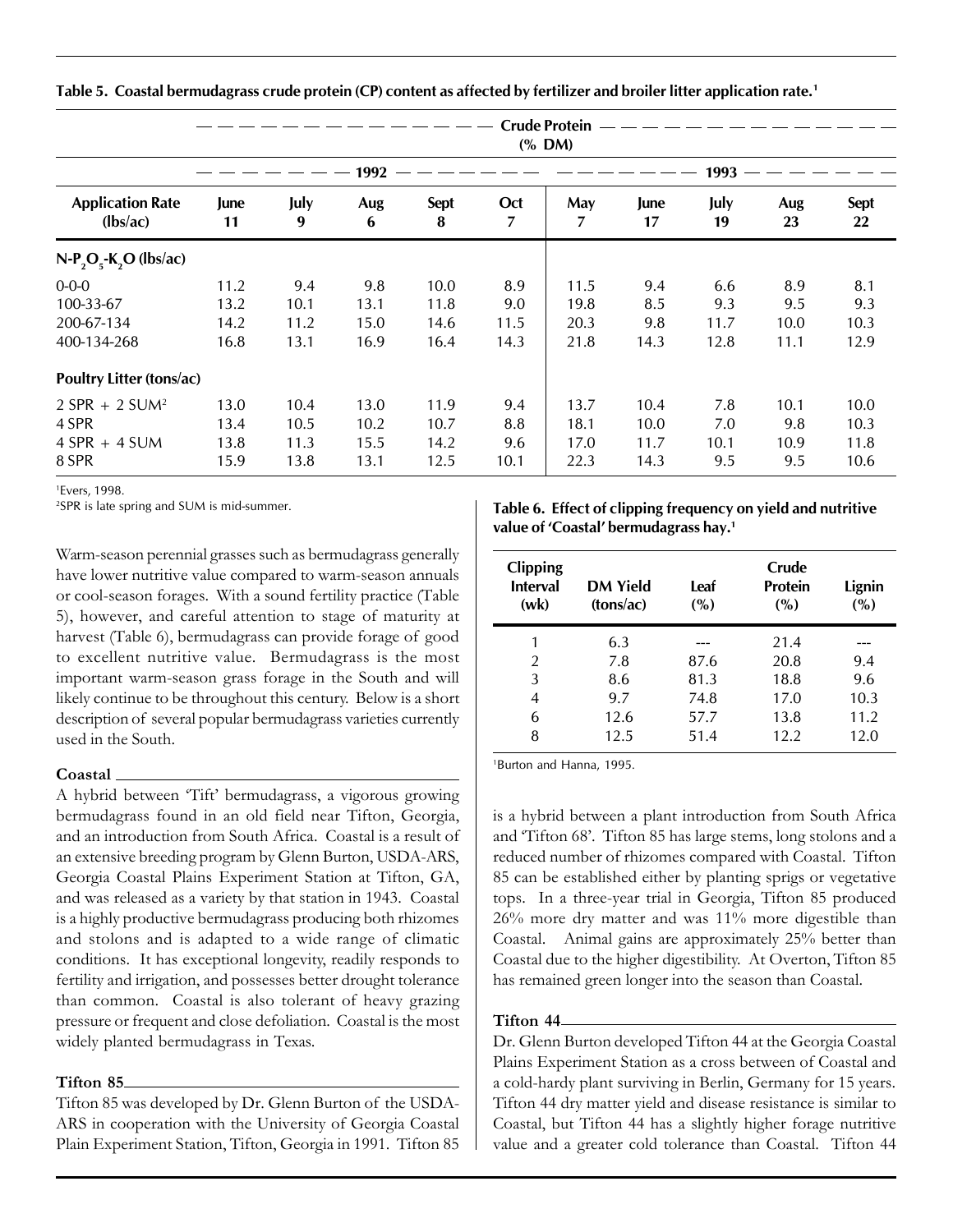generally greens up a week to ten days earlier in the spring and remains green a week to ten days longer in the fall. Tifton 44, like Coastal, is relatively slow to establish. Because of this slow development, it needs to be planted in soils that are relatively free of common bermudagrass, which can become a serious weed problem. Tifton 44 is used more in North and Northeast Texas because of its cold tolerance.

#### **Jiggs**

Jiggs is a private release of a bermudagrass found growing along the Texas Gulf Coast. Jiggs establishes rapidly and is generally planted using tops. The naturalized ecotype is productive and anecdotal evidence suggests that Jiggs may perform better on tighter soils that are poorly drained than other bermudagrass varieties. There is no difference in nutritive value between Jiggs and Coastal. Little information is available regarding Jiggs, but the variety has generated a good following where it is used.

#### **Common**

A highly variable cultivar in appearance that responds favorably to good management in East Texas. Common may be found growing under almost every conceivable condition throughout the bermudagrass-growing region. It can be considered a forage grass, a turf grass or a noxious weed. Because of the long experience with common, it is often used as a standard for evaluating new material. Common dry matter yields are generally about one-third lower than Coastal with the forage nutritive value being about the same or slightly higher is crude protein in some instances.

#### **Texas Tough**

Texas Tough is a mixture of seeded bermudagrass blended and sold by East Texas Seed Company of Tyler, TX. The blend consists of one-third Giant and two-thirds common bermudagrass, one-half of which is hulled and the other onehalf unhulled. At Overton, a five-year variety evaluation trial has indicated Texas Tough to be the most productive of the seeded varieties in the trial, averaging 7,496 lbs DM/ac. over the five-year period (Table 10).

#### **Alicia**

Cecil Greer of Edna, Texas selected Alicia. Alicia was reportedly selected from bermudagrass collected in Africa in 1955. Franchise growers sold cuttings of aboveground material (tops) for the establishment of Alicia. Alicia spreads primarily by stolons and has fewer rhizomes than Coastal and is usually not as productive as Coastal (Table 7). Alicia is usually propagated by cuttings rather than by sprigs. Under moderate to heavy grazing and fairly severe winters it's recovery in the spring has been slow. The forage nutritive value of Alicia is lower than Coastal. Alicia is not as winter-hardy as Coastal and is susceptible to rust.

|                              | Table 7. Annual and average yield (lbs. DM/ac) of selected |  |  |
|------------------------------|------------------------------------------------------------|--|--|
| bermudagrasses. <sup>1</sup> |                                                            |  |  |

|      | <b>Variety</b> |              |               |        |  |  |
|------|----------------|--------------|---------------|--------|--|--|
| Year | Coastal        | Coastcross-1 | <b>Alicia</b> | Common |  |  |
| 1971 | 5985           | 8443         | 6309          | 2751   |  |  |
| 1972 | 16459          | 18808        | 19033         | 14015  |  |  |
| 1973 | 15121          | 18806        | 13290         | 11816  |  |  |
| 1974 | 12849          | 13805        | 12711         | 9316   |  |  |
| 1975 | 19320          | 15761        | 15540         | 13443  |  |  |
| 1976 | 15773          | 14809        | 12960         | 11591  |  |  |
| 1977 | 14839          | 9583         | 11317         | 9977   |  |  |
| Avg. | 14335          | 14288        | 13023         | 10416  |  |  |

<sup>1</sup>Eichhorn et. al., Homer, LA. Annual fertilization = 500 lbs. N, 150 lbs.  $P_2O_5$ , 300 lbs. K<sub>2</sub>O.

**Table 8. Annual average crude protein content (% DM) of selected bermudagrasses.<sup>1</sup>**

|      | <b>Variety</b> |              |               |        |  |  |
|------|----------------|--------------|---------------|--------|--|--|
| Year | Coastal        | Coastcross-1 | <b>Alicia</b> | Common |  |  |
| 1971 | 14.6           | 14.8         | 15.4          | 15.2   |  |  |
| 1972 | 13.3           | 13.0         | 12.8          | 13.4   |  |  |
| 1973 | 12.6           | 10.8         | 12.5          | 13.9   |  |  |
| 1974 | 13.2           | 13.5         | 12.9          | 14.3   |  |  |
| 1975 | 12.0           | 12.5         | 12.1          | 14.0   |  |  |
| 1976 | 13.8           | 16.2         | 14.4          | 15.4   |  |  |
| 1977 | 15.1           | 19.9         | 15.5          | 16.8   |  |  |
| Avg. | 13.5           | 14.4         | 13.6          | 14.7   |  |  |

<sup>1</sup>Eichhorn et. al., Homer, LA. Annual fertilization = 500 lbs. N, 150 lbs.  $P_2O_5$ , 300 lbs. K<sub>2</sub>O.

**Table 9. Annual average in vitro digestible dry matter (IVDDM) of selected bermudagrasses.<sup>1</sup>**

|      | <b>Variety</b> |              |               |        |  |  |
|------|----------------|--------------|---------------|--------|--|--|
| Year | Coastal        | Coastcross-1 | <b>Alicia</b> | Common |  |  |
| 1971 | 56.4           | 60.6         | 55.0          | 58.7   |  |  |
| 1972 | 56.8           | 61.1         | 54.4          | 56.1   |  |  |
| 1973 | 53.3           | 55.1         | 50.4          | 53.1   |  |  |
| 1974 | 50.6           | 56.9         | 47.3          | 49.9   |  |  |
| 1975 | 52.4           | 56.2         | 48.2          | 51.2   |  |  |
| 1976 | 57.7           | 59.9         | 56.2          | 58.4   |  |  |
| 1977 | 55.9           | 58.2         | 54.3          | 56.7   |  |  |
| Avg. | 54.7           | 58.3         | 52.2          | 54.8   |  |  |

<sup>1</sup>Eichhorn et. al., Homer, LA. Annual fertilization = 500 lbs. N, 150 lbs.  $P_2O_5$ , 300 lbs. K<sub>2</sub>O.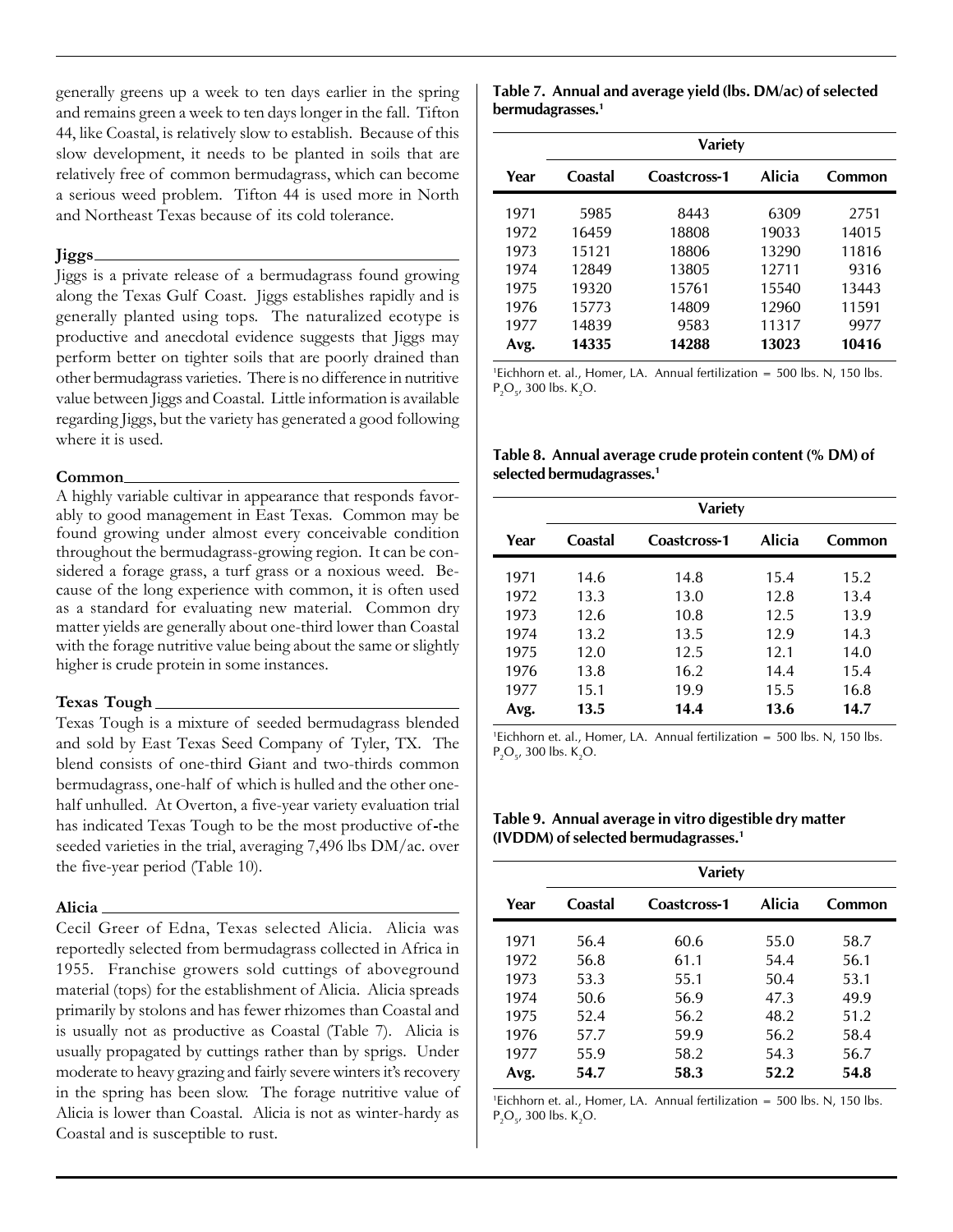#### Callie

Callie was selected as an aberrant plant in an old plot of bermudagrass plant introductions at Mississippi State University in 1966 from a plant introduced from Africa. Callie is a robust grass with large stolons, wide leaves and a tall growth habit that establishes rapidly the first year. It produces dry matter yields about equal to Coastal and gives good animal gains when free of rust. Callie produces a ground cover consisting of an open-type sod. Because of the open sod, spring recovery may be slower than Coastal. Callie is not as cold tolerant as Coastal and is susceptible to rust, which reduces forage yield and nutritive value.

#### **Cheyenne**

Cheyenne is a cross between a bermudagrass from an old turf site in the Pacific Northwest and another plant from former Yugoslavia. Jacklin Seed Company and Pennington Seed developed and released this cultivar in 1989. Like common bermudagrass, Cheyenne is established using seed. Cheyenne, although apparently slow to become established, produced well the last to years of a five-year evaluation trial at Overton.

#### **Coastcross-1**

Coastcross-1 was developed by crossing Coastal and a plant introduction from Kenya, Africa and released by the Georgia Coastal Plains Station in 1967 from the breeding program of Dr. Glenn Burton. Coastcross-1 grows taller and has broader, softer leaves than Coastal. It is highly resistant to foliage diseases. Coastcross-1 spreads rapidly from stolons, but produces few rhizomes. Coastcross-1 produces about the same dry matter yield as Coastal (Table 7), but is higher in crude protein and digestibility (Tables 8 and 9). Although Coastcross-1 produces more fall growth, it does not have the winter tolerance of Coastal. Its lack of cold tolerance limits it to the lower bermudagrass growing region.

#### **Tierra Verde**

Tierra Verde, like Texas Tough, is a mixture of Giant and common bermudagrass. The Tierra Verde blend is 50% hulled and unhulled Giant and 50% hulled and unhulled common. Data obtained from a five-year variety evaluation trial at Overton indicates Tierra Verde has averaged 6,967 lbs DM/ ac., which places it third among seeded varieties that have been evaluated for five years (Table 10).

#### **Tifton 78**

The Georgia Agricultural Experiment Station and USDA-ARS released Tifton 78 in 1984. Tifton 78 is a hybrid between Tifton 44 and Callie bermudagrass. Compared to Coastal, Tifton 78 is taller, spreads faster, establishes easier, is higher yielding, and more digestible. The higher digestibility allows for improved animal gains. Tifton 78 is also immune to rust. Tifton 78 has rhizomes but less cold tolerance than Coastal. Tifton 78 appears to be adapted only to the most southern areas of the state.

#### **World Feeder**

Louis Gordon, president of Bethany-based Agricultural Enterprises Corporation at Bethany, Oklahoma, offered this bermudagrass for sale in 1991. World Feeder bermudagrass has rhizomes and stolons and makes rapid growth. Data from both Oklahoma State University and Texas A&M University indicate World Feeder is less productive than most of the commonly used hybrid bermudagrasses, similar in forage nutritive value, and expensive to establish.

#### **Other Bermudagrass Varieties**

There are several other varieties of bermudagrass grown in Texas. These varieties are both public and private releases.

| <b>Variety</b>            |              | 1997  | 1998 | 1999            | 2000 | 2001  | <b>AVG</b> |
|---------------------------|--------------|-------|------|-----------------|------|-------|------------|
|                           | <b>Grass</b> | Weeds |      | $DM$ (lbs./ac.) |      |       |            |
|                           |              |       |      |                 |      |       |            |
| Texas Tough               | 2480         | 523   | 5262 | 11749           | 6997 | 10993 | 7496       |
| Ranchero Frio             | 1943         | 291   | 2912 | 8984            | 9116 | 12428 | 7077       |
| Tierra Verde              | 2085         | 159   | 4885 | 9054            | 7065 | 11748 | 6967       |
| Cheyenne                  | 2408         | 268   | 3430 | 6640            | 8159 | 13431 | 6814       |
| Common                    |              |       |      |                 | 6666 | 11352 | 9009       |
| Wrangler                  |              |       |      |                 | 6239 | 7550  | 6895       |
| Giant                     |              |       |      |                 | 6591 | 6443  | 6617       |
| <sup>1</sup> Fvers. 2001. |              |       |      |                 |      |       |            |

## **Table 10. Comparison of seeded bermudagrass varieties at TAMU-Overton Center.<sup>1</sup>**

<sup>1</sup>Evers, 2001.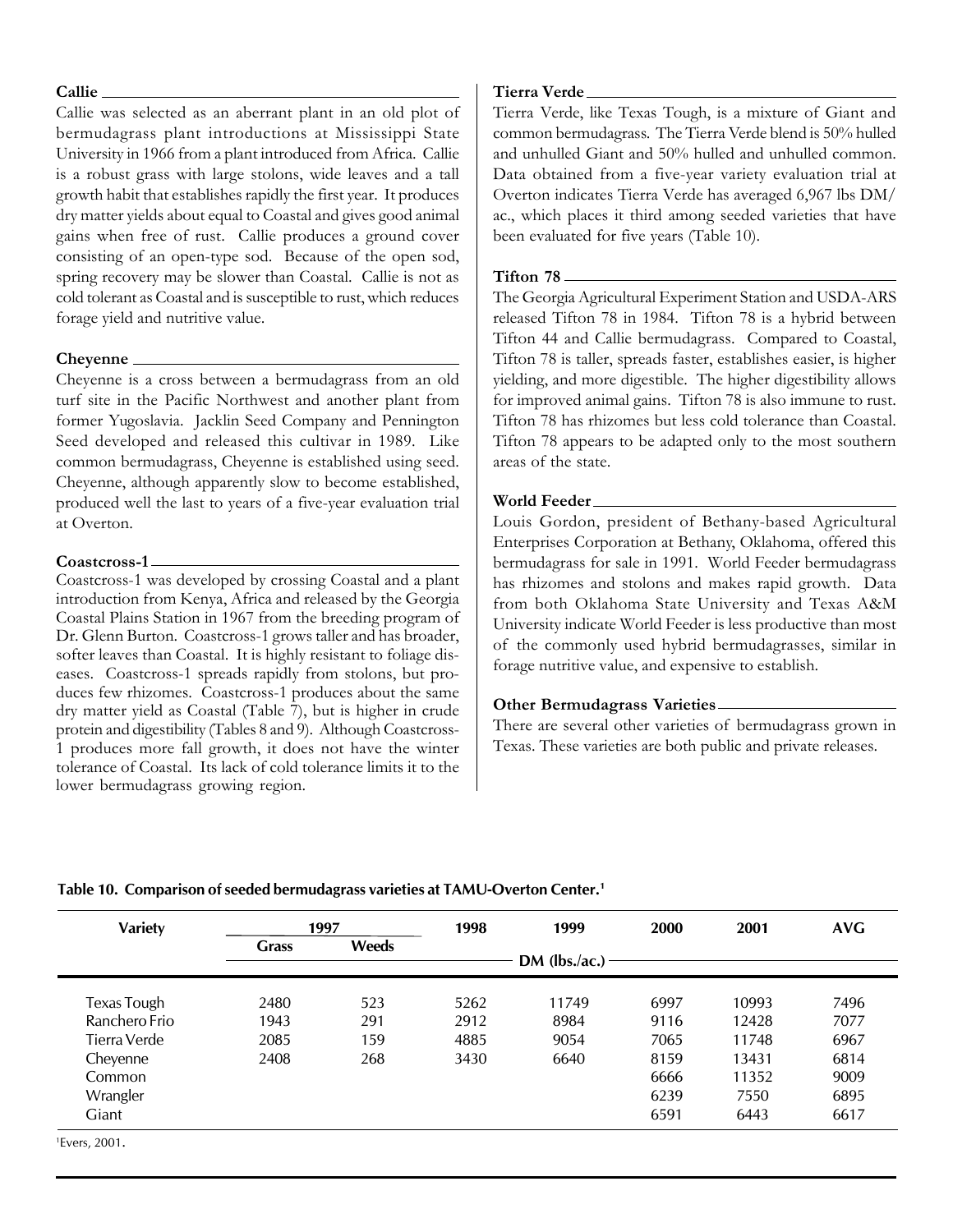Varieties include 'Russell', 'Sheffield', 'Zimmerly Select', 'Wrangler', 'Ozarka', and 'Midland 99'. Most of the varieties, however, offer no advantages over the most popular hybrids (Coastal, Tifton 44, Tifton 85) used in Texas. Exceptions could be Midland 99 and Ozarka, which have good yield potential and exceptional cold tolerance. These varieties could prove useful north of a Texarkana-Dallas-Abilene line in Texas.

#### **Dallisgrass**

Dallisgrass is native to South America, and the first noted specimen was apparently collected in Louisiana in 1842. The grass is a tufted, leafy, deep-rooted perennial. It is palatable and produces forage that is higher in nutritive value and palatability than bahiagrass and some bermudagrasses. It initiates growth earlier in the spring and grows later into the fall than most warm-season grasses. Dallisgrass can be an important pasture grass for the following reasons:

- 1. It produces forage of good nutritive value and can retain this nutritive value late into the summer
- 2. It grows well with bermudagrass, white clover, and annual ryegrass.
- 3. The forage is palatable to cattle.
- 4. It persists under heavy grazing.
- 5. It is adapted to poorly drained loam and clay soils common in parts of the South.

The disadvantage to dallisgrass is its lower dry matter production compared to some bermudagrass varieties, it is difficult to establish, and is subject to ergot (*Claviceps* spp.) infection, which can be toxic to cattle when the infected seedheads are consumed.

Dallisgrass responds to fertilization up to approximately 150 to 200 lbs. N/ac. Phosphorus and K should be applied based on soil test recommendation. No N should be used if white clover is grown as a companion crop. This is a common practice with dallisgrass since both it and white clover tend to favor similar sites.

## **Pearlmillet and the Sorghums**

These warm-season annual grasses are popular both as grazing and hay forages. Pearlmillet (*Pennisetum americanum*) and the various *Sorghum* spp. (sudangrass, forage sorghum, sorghum-sudan hybrids) have good heat and drought tolerance. Both types of grass, however, tend to accumulate nitrates to toxic levels when drought affects plant growth, especially in the presence of N fertilizer. Because the sorghum types can also produce toxic levels of prussic acid, their best use may be as hay crop since the prussic acid volatilizes out of the forage during the field curing process. Pearlmillet, which does not produce prussic acid, may be the better choice as a grazing forage though nitrate toxicity can still be a problem.

Either pearlmillet or one of the sorghums is generally planted at approximately 18 to 25 lbs./ac. Increased seeding rate (up to 45 lbs./ac.) may decrease stem diameter and improve curing time of sorghums planted for hay harvest. Smaller stem diameter also promotes quicker recovery from cutting or grazing.

There have been positive responses for both the sorghumsudan hybrids and pearl millet to N fertilizer up to 400 lbs. N/ac. Most production systems, however, will use approximately 200 lbs./ac. for hay production. Grazing systems may only use 50 to 75 lbs. N/ac. Application rates greater than 100 lbs. should be split-applied to minimize loss due to leaching on sandy soils and to reduce nitrate accumulation potential. Phosphorus and K should be applied based on soil test recommendation and pH should be maintained between 6 and 7. Dry matter production of these forages can exceed 10 tons/ac. if adequate moisture is received and the appropriate level of fertility is used. Forage nutritive value can be good if the grasses are harvested at the right stage of maturity. To maximize regrowth, either for a hay crop or in a grazing pasture, plants should not be harvested lower than six inches. This helps to stimulate increased re-growth from the terminal buds. Plants harvested below six inches may experience reduced re-growth or even plant death. To maximize production for hay high in nutritive value, plants should be harvested as they attain heights of 32 to 48 inches. Most uniform grazing and the least amount of waste occur if grazing is initiated when plants are 20 to 28 inches tall.

Although these warm-season annual grasses can be productive, producers who use them should be aware of the situations that can produce toxic levels of nitrate accumulation or prussic acid poisoning. Either malady can and does kill cattle with certainty.

## **Crabgrass**

Crabgrass (*Digitaria* spp.) is a warm-season annual grass that is well adapted to much of the US including Texas. Crabgrass is a reliable producer of forage, when moisture is available, that is high in nutritive value. Crabgrass responds to good management just as other forages. For grazing, up to 100 lbs. of N/ac. is adequate; up to 200 lbs. N/ac. per harvest can be applied for hay production if moisture is adequate. Phosphorus and K should be applied based on soil test recommendations and soil pH, ideally, should be 6.0 or higher. One disadvantage of crabgrass is that it must be managed for re-seeding if the species is to persist on location.

#### **Others**

There are other varieties of warm-season grasses suited for more arid environments such as South Texas, the Edwards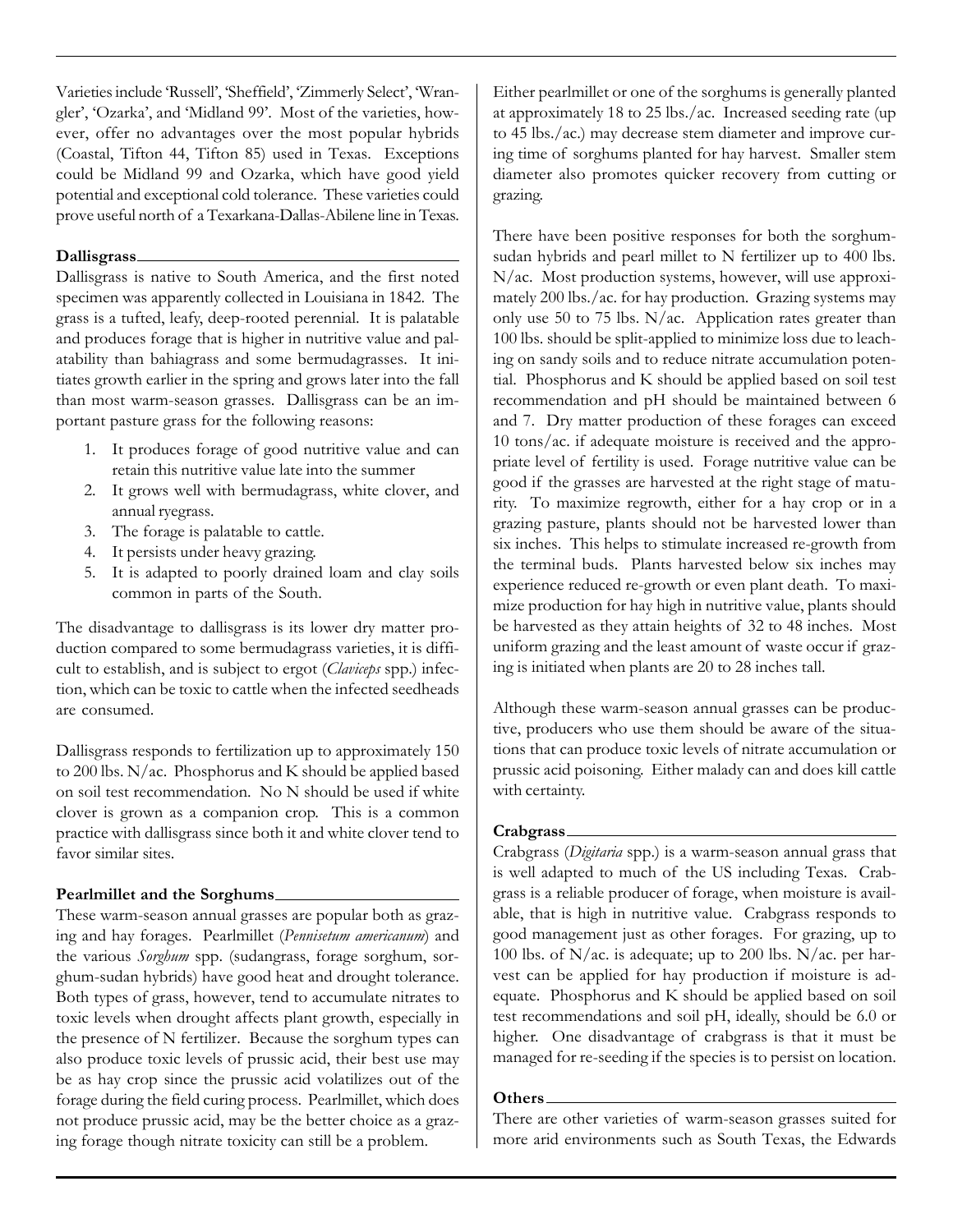Plateau, and North Texas. These varieties include the various Old World bluestems, buffelgrass, kleingrass, and selections of native bluestem and switchgrass. Before attempting to establish **any** forage in an arid environment, check with local professionals to determine the viability of such an exercise.

# **Warm-Season Legumes**

## **Cowpeas**

Cowpeas (*Vigna unguiculata*) are annual viney plants with large leaves. The species is fairly tolerant of drought, low fertility, and moderate soil acidity. Cowpeas, however, do require adequate levels of P and K to be productive. Forage nutritive value is generally high and plants are easily established during May through June. Many times cowpeas are used as a warmseason planting for white-tailed deer to offset the negative effects of summer stress. Allowing growing beef animals to have creep access to cowpeas provides for enhanced animal performance during summer when forage nutritive value of other species is typically reduced. Cowpeas do not cause bloat in ruminants, but are not found immediately palatable by cattle, and are generally planted for white-tailed deer.

## **Annual Lespedezas**

The annual lespedezas [Common (*Kummerrowia striata*) and Korean (*Kummerrowia stipulacea*)] are tolerant of acidity and low P soils; thus, the species are well adapted to infertile sites and offer forage of moderately high nutritive value during late summer under low-input production systems. Seed should be planted at 25 to 35 lbs./ac. during March or April. Light grazing pressure will generally allow the plants to re-seed. Yield is lower than other warm-season forages such as bermudagrass or the sorghum annual grasses. As with cowpeas, growing animals perform well when allowed creep access to lespedeza pastures.

## **Others**

Although there is not a large selection of other warm-season legumes, soybeans and lablab are adapted to many regions of Texas. Most are planted for white-tailed deer. See SCS-2000-24, *Wildlife Forage Areas for White-tailed Deer* for additional information on using these species.

# **Cool-Season Grasses**

## **Small Grains and Annual Ryegrass**

Limited forage growth during fall, winter, and early spring causes many livestock producers to feed hay, silage, or concentrates. This winter feeding program is generally expensive and can reduce profitability. More cost-effective winter feeding programs generally utilize some form of cool-season pasture. Note that a higher level of risk is associated with winter

forage programs due to the inconsistency of fall precipitation.

Although adapted cool-season perennial forage grasses could provide the least costly means of wintering livestock, with the exception of tall fescue, suitable cool-season perennial forage grasses have not been identified for most portions of the South. Thus, cool-season annual forage grasses are the most commonly used forms of winter pasture.

This following is a brief discussion of those cool-season annual forage grasses that may be used for winter pasture programs in the South.

## **Ryegrass**

Ryegrass (*Lolium multiflorum*) is indigenous to southern Europe and is a popular forage choice for late winter/early spring feeding of livestock. Ryegrass grows on a wide range of soil types and grows better on wet soils than any cool-season annual grass. Ryegrass is generally later in maturity, thus extending the grazing season well into spring. Ryegrass establishes readily without any seedbed preparation and tolerates a high level of grazing pressure. With adequate moisture, ryegrass can produce large quantities of forage (mostly during the spring production phase) and is generally the most productive of all the cool-season annual grasses if appropriate levels of fertility and an adequate soil pH is provided. At Overton, several varieties such as 'Big Daddy', 'Abundant', 'Marshall', and 'TAM 90' have demonstrated good dry matter yields over the past several years.

#### **Rye**

Rye (*Secale cereale*) also originated in Europe. Rye is the most winter-hardy of the cool-season annual grasses. Rye is also the most productive cool-season annual grass on soils that are low in fertility, well-drained, and sandy in texture. Rye is not adapted to heavy soils that are poorly drained or that stand in water. Rye generally produces more fall forage than spring forage and matures earlier in the spring than most wheat varieties. Because of this aspect, a mixed-planting of rye and annual ryegrass provides good seasonal distribution of forage production since ryegrass makes most of its growth during spring. The most popular rye varieties used in Texas have been developed by the NOBLE Foundation at Ardmore, Oklahoma. They are 'Elbon', 'Bonel', 'Oklon', 'Maton', and 'Bates'. Several new releases from other sources show good potential.

## **Wheat**

Wheat (*Triticum aestivum*) is grown on several million acres of land in the U.S., in many cases as a dual-purpose (grain + forage) crop. Most of the acres in the Southern Plains planted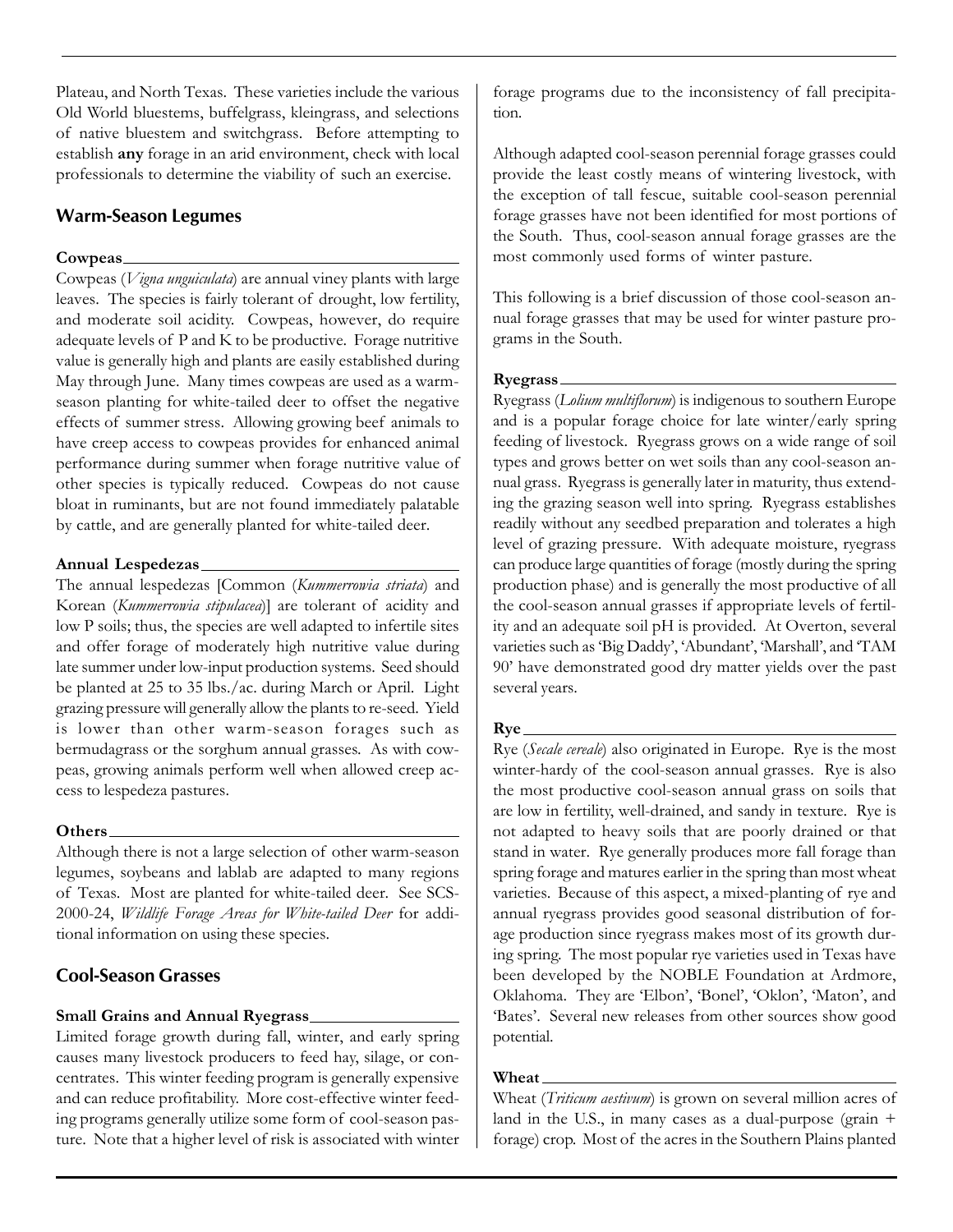to wheat are planted to hard red winter wheat, but in the south most wheat planted is soft red wheat. Although wheat is an excellent forage crop, rye usually produces more total forage, more forage in the fall, has greater cold tolerance, and is better suited to the acid sandy soils encountered across much of the southern U.S. Soft, red winter wheat, however, is more tolerant to wet growing conditions than rye. Generally, wheat is also better adapted to heavier-textured soils.

## **Oat**

Oat (*Avena sativa*) originated as a domesticated crop in Europe and has been used as both food for humans and feed for livestock. Oat also provides excellent cool-season pasture for livestock and is a popular planting for white-tailed deer and turkey. Oat has the least cold tolerance of the cereal grains and this limits its use to generally the southern half of Texas. Oat and soft red winter wheat grow better on wet soils than the other cereal grains. Oat is planted both during late summer/early fall and in late winter/early spring for either pasture or hay. If planted in late summer/early fall, oat is more susceptible to winterkill than with later plantings. Popular varieties include 'Dallas', 'Harrison', 'Heavy Grazer', and 'TAMO 397'.

## **Triticale**

Triticale (*Triticum secale*) is a unique species that resulted from a cross of wheat and rye. Grain from triticale is used as a feed grain for the livestock industry. In Kansas, triticale has been shown to produce more forage than wheat or rye, be better adapted for early planting for fall forage production, provide a longer grazing period than wheat or rye, and has superior tolerance to drought, pests, and low pH when compared with wheat. Trials at the TAMU-Vernon Center have also identified triticale varieties superior in forage production compared with wheat. Production and distribution of forage is similar to most wheat varieties. Although often overlooked, triticale could be a good choice for annual winter pasture.

## **Barley**

Barley (*Hordeum vulgare*), along with wheat, is thought to have originated in the Near East. This species is probably the least utilized of the cereal grains for pasture use since barley is generally grown for grain used in the brewing industry. Barley is less winter-hardy than wheat and rye and winterkilling could be a problem during especially severe winters. Barley, however, can provide good winter pasture, although other cereal grains typically provide better alternatives. Of the cereal grains, barley is the most tolerant of saline and alkaline soils and, thus, may provide pasture on certain soils that are less productive when other cereal grains are used. Barley does not grow well on very sandy soils and is generally used primarily on soils with high pH. Barley is seldom used as forage in Texas.

### **Tall Fescue**

Tall fescue (*Festuca arundinacea*) is a cool-season, perennial bunchgrass that came to North America from Europe in the late 1800's. Since the discovery of a field of tall fescue in eastern Kentucky in 1931 and the subsequent release of the 'Kentucky 31' variety in 1943, tall fescue has become the dominant cool-season perennial grass in the southeastern United States. Most commonly referred to as "fescue", tall fescue is used for forage and erosion control.

The species is bested adapted in Arkansas, Missouri, Tennessee, and Kentucky. Tall fescue, however, is also found in abundance west into eastern Oklahoma and northeast Texas.

Tall fescue grows on a wide variety of soil types, but it performs best when grown on loam or clay soils that have some water-holding capacity. Tall fescue will also grow well on soils that are typically too wet for most other forage grasses, but will not tolerate flooded conditions. Conversely, tall fescue should not be planted on extremely droughty sites or on deep sands.

# **The Endophyte Challenge**

The term "endophyte" refers to a fungus, *Neotyphodium coenophialum* that is hidden within a plant and may be either parasitic or symbiotic in its relationship with the host plant.

The endophyte lives within the fescue plant itself and grows between the cell walls. The fungus obtains its nutrition from plant materials and since plant cells are not destroyed, it is impossible for a producer to determine infection simply by looking at the fescue plant.

Both endophyte and fescue plant benefit from their relationship. The fescue plant provides the endophyte a source of nutrition, protection from the environmental elements, and a means of reproduction. The endophyte either produces a number of other alkaloids or is responsible for plant production of the alkaloids that provide the plant with resistance to insects, nematodes, and certain environmental stresses such as drought. The endophyte also enables the fescue plant to tolerate close, continuous grazing.

The removal of the endophyte from the fescue plant and the resulting removal of the alkaloids cause the fescue plant to be more susceptible to insects, certain plant diseases, drought, and close grazing. Some recent research has suggested that a "novel" or friendly endophyte-infected tall fescue variety can provide the positive benefits of the endophyte, but none of the negative.

The alkaloid compounds produced as a result of the fescueendophyte infection create a number of adverse effects in grazing livestock. The beef cattle industry alone experiences an estimated \$600 million dollar annual loss due to endo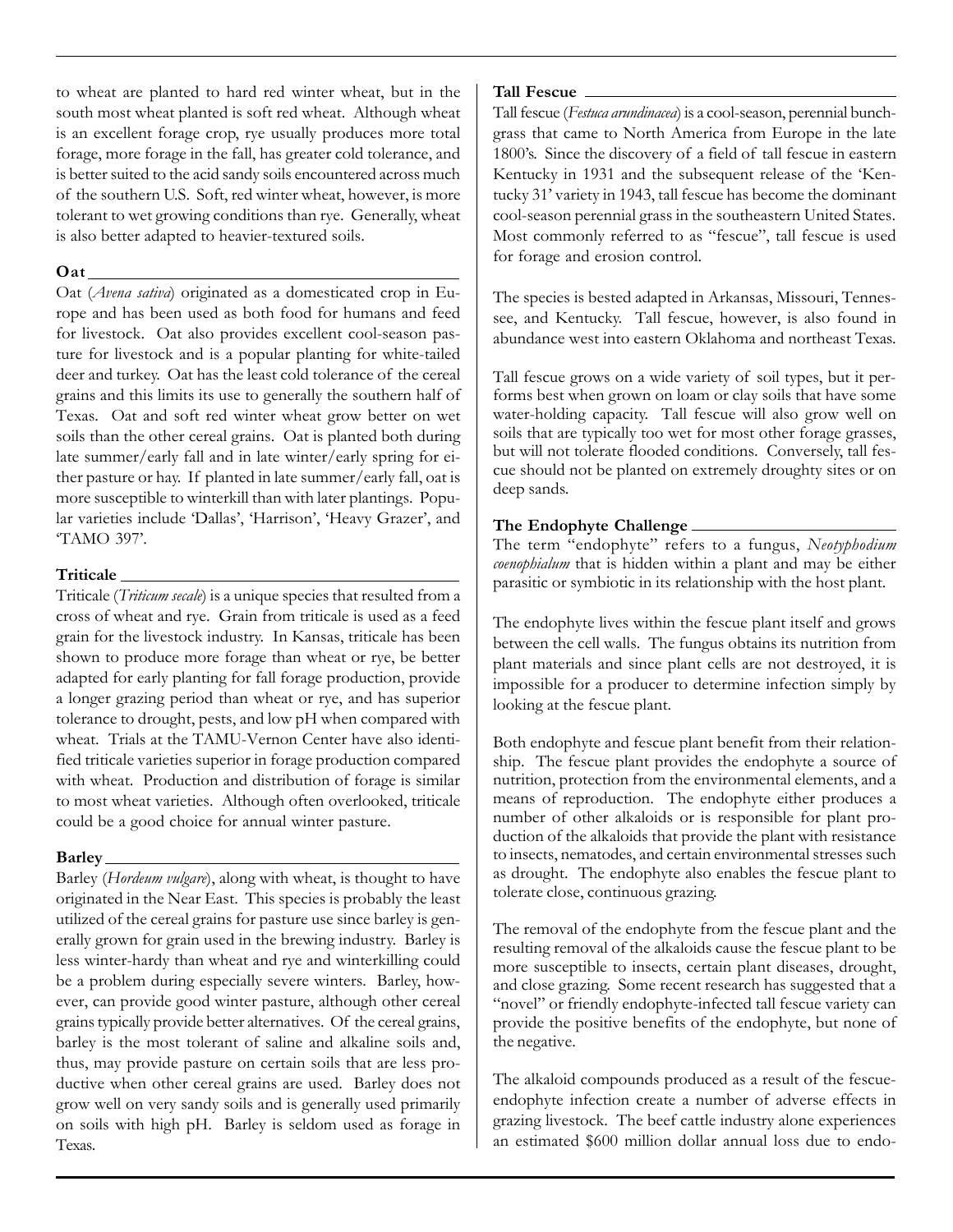phyte-induced alkaloids. Bred mares grazing endophyte-infected tall fescue during the last trimester of pregnancy may experience several negative effects including abortion, stillborn foals, agalactia (reduced milk production), prolonged gestation, and thickened placentas.

There are two basic approaches to minimizing the negative effects of endophyte-infected tall fescue: learn to manage the grass properly, or renovate the existing fescue. When renovating, the choice may be to re-establish the field to a warmseason perennial grass, or to re-establish to the novel endophyte-infected tall fescue, 'MaxQ'. Many producers have found tall fescue to be a valuable component of their pasture systems, if not the primary forage base for their livestock operations. Those who successfully utilize tall fescue have learned to dilute the toxic effects for cattle by overseeding clovers or by providing other forages such as dry hay to minimize negative effects. These management strategies **do not work** in the case of horses. Producers should not allow cattle to graze endophyte-infected tall fescue after about May 1. Alkaloid compounds in the plant are higher during this time of year, while fall forage and early spring forage are relatively low in alkaloid compounds.

# **Establishment of Cool-Season Grasses**

Cool-season annual forage grasses are well adapted to most regions of Texas with soil texture generally the greatest limiting factor. The choice of species, therefore, is largely dependent on the producer based on their particular management philosophy and livestock production needs. Be aware that cool-season annual grasses can produce different levels of forage (Figure 1). Regardless of species, it is important that cool-season annual forage grasses be established under a fairly narrow set of conditions to ensure maximum success potential.

Maximum fall forage production is generally a function of moisture, planting date, planting method, and fertility. Adequate stored soil moisture can be critical to maximizing forage production; thus, many producers choose to leave coolseason annual pastures fallow during the warm months of the year to conserve soil moisture.

Where moisture is generally not limited, such as in East Texas, cool-season annual forages may be successfully sod-seeded into warm-season perennial grass swards. This practice is used to increase forage nutritive value, extend the grazing season, and reduce winter feeding costs. The warm-season grass, however, should be grazed or mowed short prior to establishment of cool-season annual grasses. When sod-seeding cool-season forages into warm-season pastures, a light disking operation can improve establishment and early forage yield.

A soil sample should be obtained well before the time to establish the cool-season pasture. Adequate P and K should be present and soil pH should be 5.5 or higher. If planting into a clean-tilled seedbed, necessary P, K, and limestone may be incorporated into the soil ahead of planting. Phosphorus can also be applied at planting in the seed furrow as 18-46-0. If overseeding into a warm-season grass sod, P, K, and limestone can be surface-applied with good results.

Nitrogen is generally second only to moisture as a limiting factor to plant production. On tighter-textured soils and where available, N fertilizer may be applied as anhydrous ammonia pre-plant in clean-tilled seedbeds. Typically, however, N is applied as a dry form of inorganic N fertilizer, such as ammonium nitrate or urea and either incorporated into the seedbed during preparation, or as a topdress at various times during the forage growth cycles. Liquid formulations of N, such as 32-0-0, may also be used to topdress forages.



**Figure 1. Dry matter production of various cool-season annual grasses at Overton, TX 2001-2002. Nelson, 2002.**

Nitrogen application rates will vary with region of the state. In East Texas, 100 to 200 lbs. of actual N per acre may be required for small grain-ryegrass combinations. As fields are planted farther west in the state, less N is applied due to reduced moisture availability.

Planting for fall pasture should be made as early as possible to allow maximum forage production prior to winter dormancy, but this is region specific. In Central and Northeast Texas, for example, late-summer plantings on prepared seedbed (i.e., late August, early September) can capitalize on the bimodal precipitation pattern to provide pasture for grazing by late October or early November. If sod-seeding, then a mid-October time frame would be more desirable to capi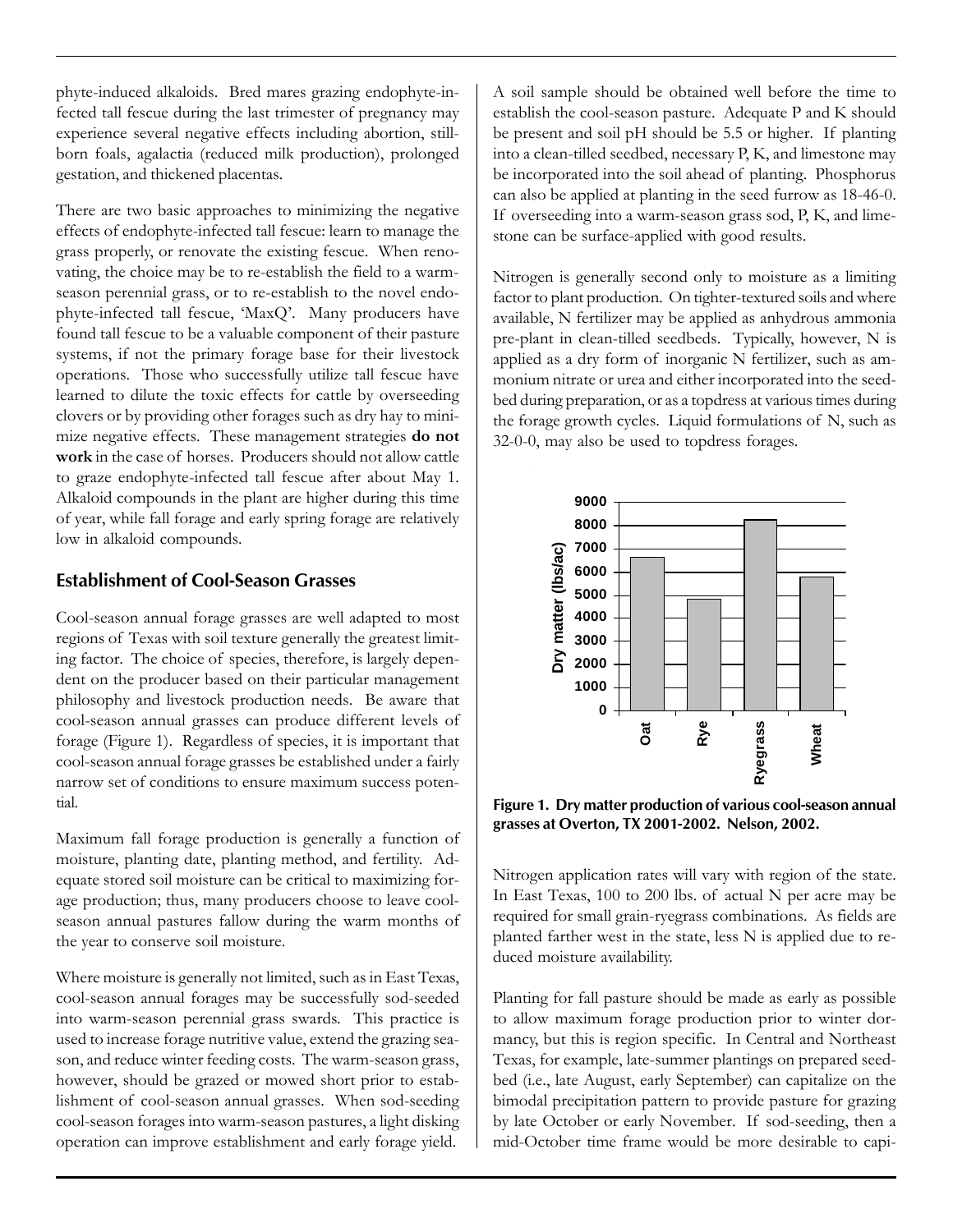talize on the somewhat reduced growth rate of the warmseason perennial grass. If planting in South Texas, however, the timing could very well be later in the year.

Seeding rate and planting depth can be critical elements in stand establishment. Small grains are generally seeded at 90 to 100 lbs./ac. Tall varieties of wheat can be planted as deep as two to three inches in late August and produce good stands. This aspect can be important during late summer plantings where producers attempt to plant to soil moisture. Semidwarf wheat, on the other hand, suffers from poor emergence if planted greater than one inch due to a much shorter coleoptile length. Rye should not be planted any deeper than three-fourths inch. Ryegrass is generally not drilled, as are the small grains, but simply broadcast at a rate of 20 to 30 lbs./ ac. over a field, generally as part of a fertilizer application.

# **Cool-Season Legumes**

Legumes may be used in much of the eastern one-third of the state as a means of extending the length of grazing season, increasing the nutritional plane of grazing livestock, and/ or reducing the amount of N fertilizer required in a pasture program. Several forage legumes are widely adapted to and used in Texas. Most species make good silage and are relished by both cattle and white-tailed deer. Some of the important forage legumes are listed below.

# **Alfalfa**

Alfalfa (*Medicago sativa*) is the most important perennial forage legume for hay production and is sometimes used for grazing. Proper soil fertility and pH along with well-drained soils are critical for high forage yields and long-lived stands.

Alfalfa is normally sown between mid-September and mid-October without a companion crop. Companion crops may be useful to help control wind erosion on sandy sites, but generally use much of the required moisture as well as compete for light and nutrients. This competition reduces the potential for a successful stand of alfalfa.

Alfalfa growth begins in March and continues until the onset of short days and cold temperatures or until drought induced dormancy. Harvesting for hay at 28-to 35-day intervals followed by a four week recovery period will generally maintain good stand life and high production. Work at the TAMU-Overton Center indicated that alfalfa stand life may be reduced under most grazing scenarios, but has good sustainability under as a hay crop.

Bloat may be a problem when grazing alfalfa. Carefully read the section on managing bloat in this publication.

## **Arrowleaf Clover**

Arrowleaf clover (*Trifolium vesiculosum*) is a relatively late-production cool-season annual clover that produces most of its growth during April and May. Arrowleaf clover plants typically mature during late May through June. If conditions are favorable during early fall (short grass sod, good moisture, adequate temperature) some growth may be available for grazing in late fall or early winter.

Arrowleaf clover is not adapted to highly calcareous or wet soils and has some degree of drought tolerance. Bloat potential with arrowleaf clover is low and is a good choice for pasture mixes where adapted. When arrowleaf clover is kept grazed to a height of three to four inches during spring, livestock may continue to graze until early June or later. If a hay crop is desired, grazing should be terminated in early to mid May. This allows the clover a chance to regrow before cutting and may reduce some of the problems associated with making hay during the typically rainy May weather in Texas. Because of its late maturity, arrowleaf clover can pose a problem with warm-season grass emergence; thus, special consideration should be given to management of this species to minimize negative effects to warm-season grass pastures.

Due to virus and fungal problems, 'Yuchi' arrowleaf clover has not been a reliable forage producer in East Texas for the past several years. A new variety, 'Apache' developed at the TAMU-Overton Center is virus tolerant and provides good forage production later into the season compared with virusinfected Yuchi.

With proper grazing management, arrowleaf clover is an excellent reseeding annual due to the high percentage (70 to 90%) of hard seed produced. If managed for reseeding, the arrowleaf clover stand may remain viable for many years.

# **Austrian Winter Peas**

Austrian winter peas (*Pisum sativum*) may produce a moderate amount of dry matter used for grazing, as a hay crop, or as a green manure. Winter peas are often used as companion crops with cereal grains and are high in nutritive value.

Winter peas are easily established on well-drained loam or sandy loam soils and should be planted during September or October at 20 to 30 lbs. of seed/ac. in mixed stands with cereal grains or ryegrass and 30 to 40 lbs./ac. in pure stands. Austrian winter peas are intolerant of low pH soils.

# **Ball Clover**

Ball clover is a low-growing annual clover that is similar in appearance to white clover, but tolerates a wider range of soil pH than white clover and does not do as well on the wet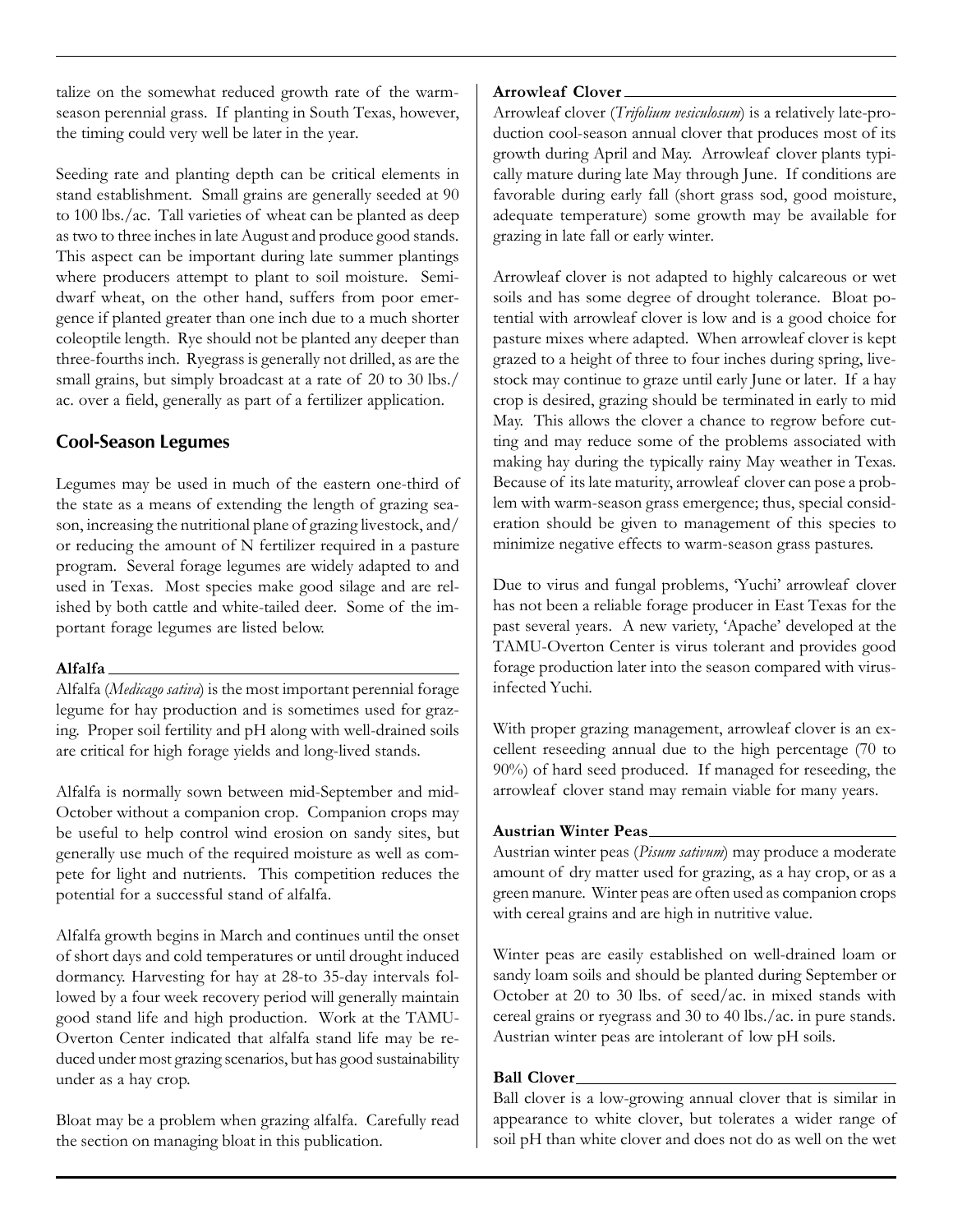sites that white clover is best adapted to. Ball clover is intermediate in maturity to crimson and arrowleaf clover, has good dry matter production, and is a reliable re-seeding species. Commercial seed availability is low and restricted mainly to clover grown for seed by a few producers in Central Texas and the southeast U.S.

### **Berseem Clover**

Berseem clover (*Trifolium alexandrinum*) grows to a height of two feet or more. This annual clover is adapted to wet, alkaline sites. Berseem clover can provide fall forage but produces peak forage levels during March through June. Grazing should keep plants between three and four inches in height to encourage new leaf production. Berseem clover is not a particularly good reseeding species but does not cause bloat problems. Similar to arrowleaf clover, special management is required when overseeding this species into warm-season grass pastures due to its late maturity. Berseem may best be used in pure stands rather than as a sod-seeded species.

#### **Common Vetch**

Common vetch (*Vicia sativa*) is less cold tolerant than hairy vetch and not as tolerant of poorly drained soils. Common vetch, along with hairy vetch, is generally more tolerant of acid soils than most other forage legumes. Like other legumes, common vetch can provide N to the pasture system and improve the nutritive value of early spring forage.

#### **Crimson Clover**

Crimson clover (*Trifolium incarnatum*) is well-adapted to the Gulf Coast regions and is an early clover with peak production occurring in March through April. Crimson clover is similar to arrowleaf clover in areas of adaptation. It will not tolerate calcareous or poorly drained soils but is better suited to acidic soils than arrowleaf clover. Crimson clover may be successfully established into bermudagrass by drilling the seed into a pasture that has been grazed or mowed short. Crimson clover is easy to establish and provides excellent forage. Crimson clover is a relatively poor reseeder due to a lack of hard seed. The tendency is for the soft seed to germinate with late spring/early summer rains, but the plants die due to the heat and drought of summer.

## **Hairy Vetch**

Hairy vetch (*Vicia villosa*) is a dependable, widely adapted coolseason annual legume used throughout the South. The plant has a large seed that allows seedlings to emerge through a thatch of three to four inches to reach sunlight. Hairy vetch is tolerant of acid soils.

Hairy vetch has a vine-like growth habit with a peak production period during March and April. Plants bloom in early

May and will have mature seed by late May. If allowed to mature, hairy vetch has good reseeding capability.

Dry matter production is normally less than that of other cool-season annual legumes, but the plant is a dependable forage producer. Hairy vetch can be grazed or harvested as a hay crop. Cattle grazing pure stands of vetch have developed dermatitis (inflammation of the skin), similar to photosensitization. This has not been a problem when adequate grass was available. Cattle may develop muscular problems when grazing vetch, especially when the seeds are forming. Moving cattle to a pasture without vetch is the only practical way to control this problem.

#### **Annual Medics**

This group of cool-season annuals consists of several different species. In general, they resemble clovers but are actually closely related to alfalfa. Medica are best adapted to alkaline soils. Some examples of annual medics found in Texas that can make a significant, contribution to forage production programs include: burr medic (*Medicago polymorpha*), button clover (*M. orbicularis*), black medic (*M. lupulina*), and spotted or southern burclover (*M. arabica*).

Little research has been conducted on the medics in the U.S. They originated from the Mediterranean area and are used as short-lived annuals. Medics germinate in the fall or early spring and terminate growth in May and June after flowering.

Commercial seed for the annual medic species is normally difficult to find and the plant is seldom intentionally sown. The seed may lie dormant in the soil for many years; but, when the medics do appear, they produce excellent forage for grazing and may produce an abundant seed crop. Producers should take advantage of these species and encourage their production. One released variety from TAMU-Beeville is 'Armadillo' burr medic that has shown great potential where cold weather is not a concern.

## **Red Clover**

Red clover (*Trifolium pratense*) is a short-lived perennial where well-adapted with an upright growth habit that may be used as pasture or as a hay crop. Due to a long-growing season, red clover typically is the highest yielding clover in areas of adaptation. In Texas, however, red clover is an annual and has limited use in commercial pastures. Red clover is typically planted during September through early October or February through March, at six to eight lbs./ac. in drill rows or 12 to 15 lbs./ac. broadcast. Soil pH should be above 5.5 for maximum production.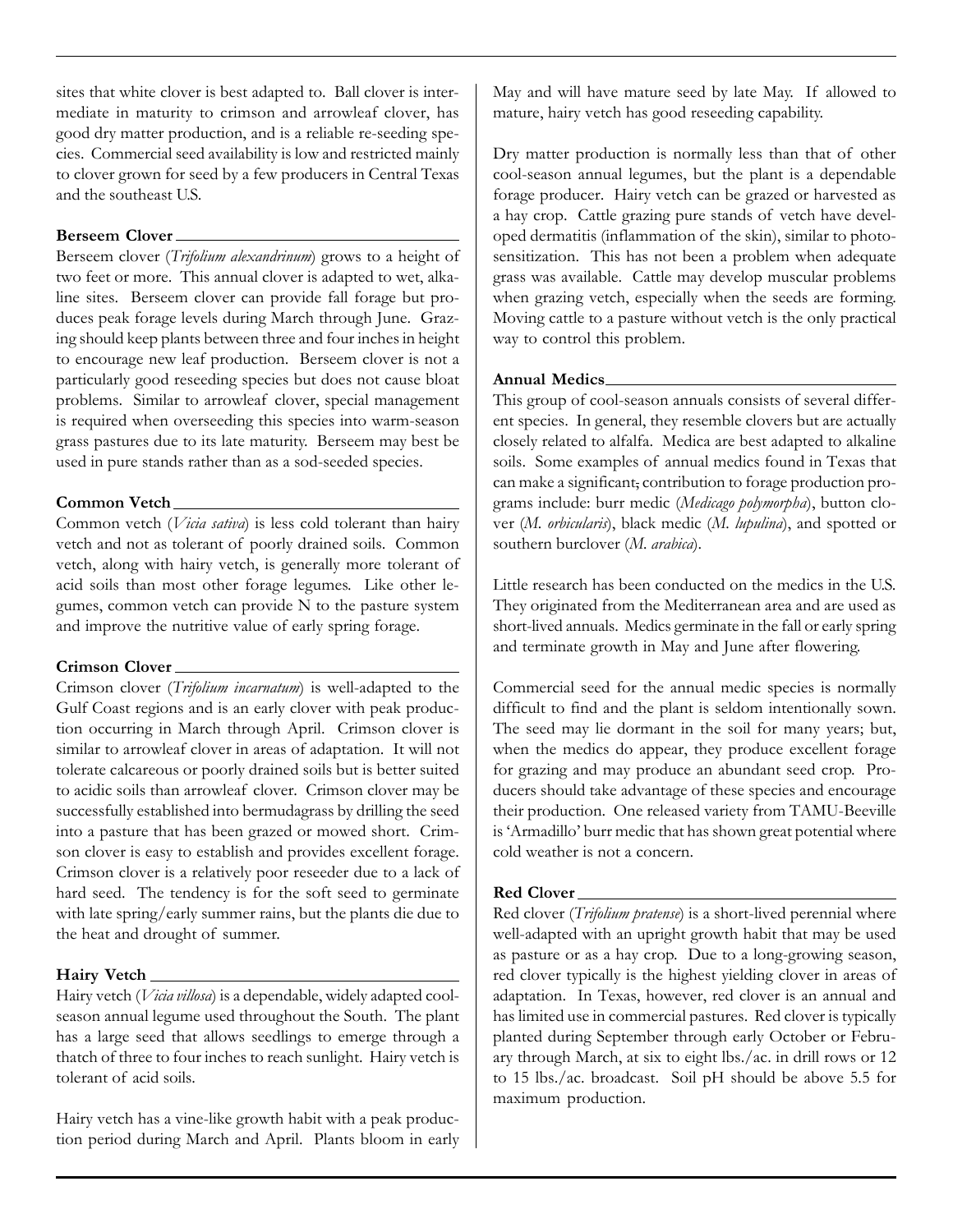Red clover is not as long-lived as is alfalfa; however, stands of red clover may be maintained for many years by reseeding with two lbs. of seed/ac. every two to four years. Due to its late maturity date, red clover that is overseeded into warmseason grass pastures requires special consideration so that grass production is not adversely affected.

#### **Rose Clover**

Rose clover (*Trifolium hirtum*) is a cool-season annual that is somewhat new to the South. Most varieties of rose clover that have been available in the past were earlier in maturity than either crimson and arrowleaf clover. Drought tolerance of rose clover, however, is typically greater than crimson or arrowleaf clover. Rose clover will not tolerate wet or poorly drained soils but is fairly tolerant of alkaline soils and soils of low fertility. If rose clover is allowed to produce seed the first year, a lower initial seeding rate may be used with a good stand becoming established in the second year.

Most rose clover varieties from California have relatively low dry matter yield. A relatively new release from TAMU-Overton, 'Overton R-18', has a yield potential equal to crimson clover and is intermediate in maturity to crimson and arrowleaf clovers.

#### **Subterranean Clover**

Subterranean (sub) clover (*Trifolium subterraneum*) is a dense, low-growing, annual legume of medium maturity that will withstand close grazing and continue to produce seed. Following pollination of the small white flowers, the flowers "peg down" and the seeds develop on or just under the soil surface. Sub clover develops very little hard seed under East Texas growing conditions, therefore natural re-seeding of this species is often unreliable.

Sub clover normally reaches no more than six or eight inches in height and is not as productive as arrowleaf or crimson clover. Sub clover is not well suited for hay production.

Sub clover is more tolerant of acid soils than most clovers but, with the exception of a few varieties, generally does not tolerate a pH above 7.0. Sub clover is tolerant of close continuous grazing and is more tolerant of shade than other legumes but does not do as well as other clovers in grass sods.

#### **Sweetclover**

White (*Melilotus alba*) and yellow sweetclover (*Melilotus officinalis*) can be either annual or biennial and can produce two or more tons of forage/acre. Sweetclover is very similar to alfalfa and has great value as a soil-improving and pasture crop if plowed down as a green manure crop. It is best adapted to clay or loam soils at near-neutral or higher soil pH. Sweetclover is relatively drought tolerant and winter hardy and either of the species may be planted in spring or autumn at 10 to 15 lbs. of seed/ac.

Coumarin, an aromatic compound found in sweetclover forage, reduces the palatability to livestock until they become accustomed to the bitter taste. Dicoumarol, a toxic substance that develops from coumarin during heating and spoiling of wet sweetclover hay, reduces the blood-clotting ability of animals and may result in their death. This problem has been overcome by the development of low-coumarin sweetclover varieties. Researchers at the TAMU-Overton are working to develop low-coumarin varieties for Texas.

#### **White Clover**

White clover (*Trifolium repens*) is a perennial legume common across most of the southern US. While perennial in nature, in Texas white clover generally persists as a re-seeding annual. Common white clovers are of shorter stature and do not exhibit the larger leaf of the taller ladino varieties. White clover requires good soil moisture, is usually found on clayey, bottomland soils, and is not productive under droughty, upland conditions.

White clover is often planted at three to four lbs./ac. into existing tall fescue or bermudagrass stands. Best production will be obtained on fertile, well-drained soils if rainfall is favorable. White clover will tolerate wet soil conditions better than most legumes. Because it is often found on wetter sites, white clover may survive a drought during the summer months better than other forage legumes.

White clover does not exhibit the same erect growth habit as red clover and mixed grass-clover stands should be grazed fairly close to prevent competition for sunlight from becoming a limiting factor in white clover production. While cattle are grazing pure stands of white clover, bloat potential may be reduced with free-choice access to grass hay or if grown as a companion crop with a grass species. As with red clover, broadcasting one or two lbs. of seed/ac. in the fall or winter may be necessary to maintain a stand for several years.

## **Legume Fertility Requirements**

In general, legumes are typically more sensitive to soil nutrient deficiencies than are forage grasses. Because of the symbiotic relationship with *Rhizobia* bacteria, however N fertilizer is generally not required (See *Biological Nitrogen Fixation,* SCS-2001-13 for additional information). Phosphorus and K, however, are critical to maintaining a productive stand of legumes. An annual soil test should be used to determine the need for P and K. The soil test would also indicate if there were deficiencies in micronutrients, such as boron. Legumes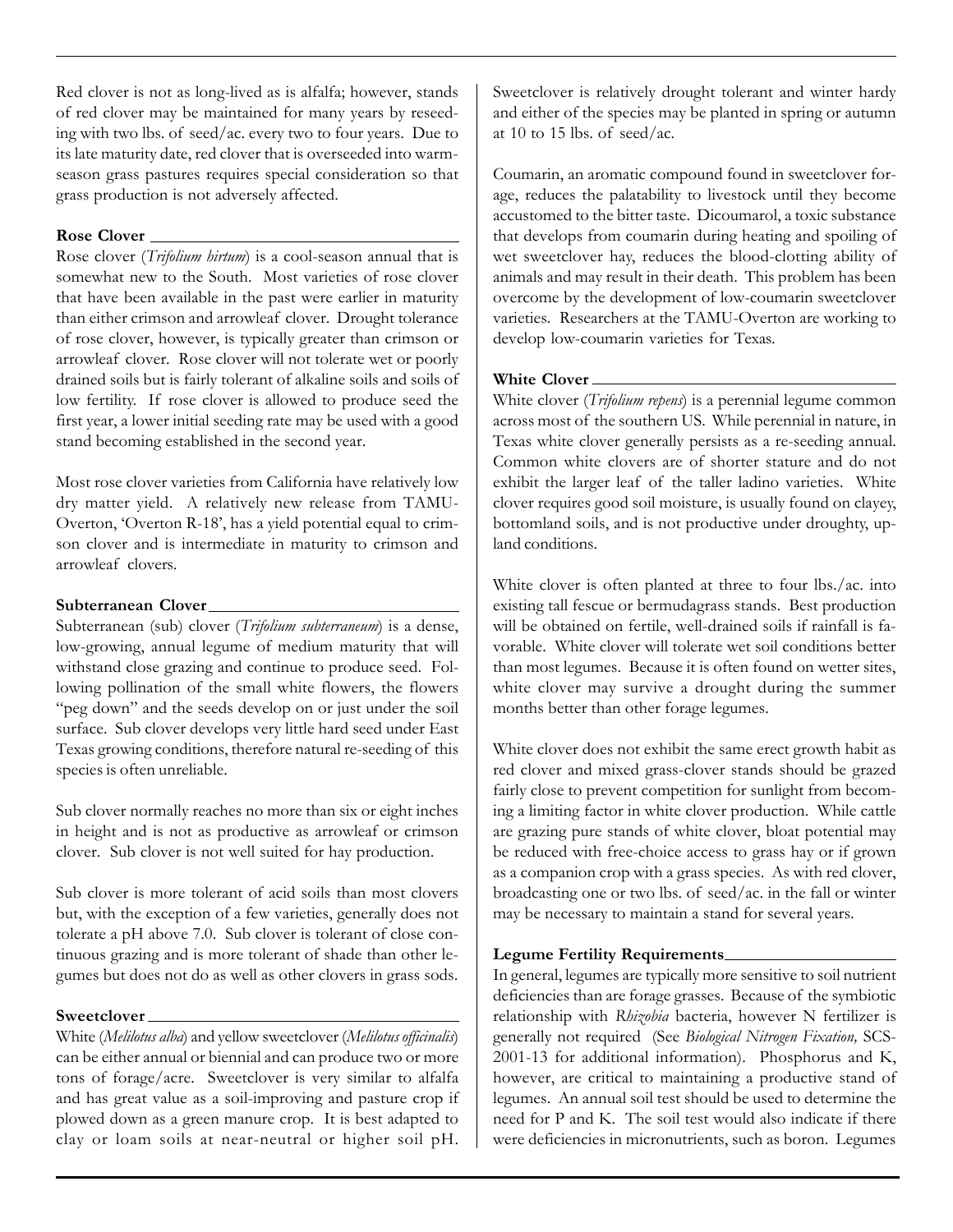are more sensitive to low soil pH than most forage grasses and, based on soil test recommendations, soil testrecommended levels of limestone should be applied when soil pH values fall below 6.0.

## **Legumes in Grass Pastures**

Many legumes may be successfully established into grass pastures. One popular strategy is to sod-seed (no till) coolseason annual legumes into bermudagrass pastures. The bermudagrass must be carefully managed to ensure that a minimum amount of residue remains at the time of establishment. If the bermudagrass canopy is not removed, emerging legume seedlings will not be able to compete for sunlight and become established. Forage canopies may be removed by grazing (recommended) or by mowing. Proper use of a cool-season annual legume in bermudagrass will provide forage of high nutritive value during the late winter and early spring and the legume will serve as a source of N for early bermudagrass growth. This may help reduce the requirement and expense of N fertilizer. It can also be important to choose a legume with a relatively early to moderate maturity date that produces a high percentage of hard seed.

Another popular strategy for utilizing legumes in a grass pasture is to mix red or white clover into a tall fescue or other cool-season grass pasture. The tall fescue has a negating effect on the bloating potential of legumes, and legumes may play a role in reducing the effects of fescue toxicity. A higher level of management is required for this type of program, but the effort may result in improved animal performance and reduce the need for N application.

## **Inoculation**

When properly inoculated, legumes generally do not require N fertilizer because of a symbiotic relationship with *Rhizobia* bacteria. In the symbiotic relationship, bacteria extract atmospheric N and convert it to a plant-available form within root systems of legumes. Legumes, when properly inoculated, can fix significant amounts of N. The amount will vary between species, sites, and years but can range from as little as 30 up to 150 lbs./ac. While it is possible to establish without the N-fixing bacteria, N fertilizer must be applied and the economic advantage of using legumes is lost.

In pastures where legumes have been used in the past, the *Rhizobia* may persist for several years. However, when initially establishing legumes, the proper type of bacteria (inoculant) must be introduced into the forage system. This is known as **inoculation** (See *Biological Nitrogen Fixation,* SCS-2001-13). Inoculation of seed occurs before planting and is accomplished by applying a sticking agent to the seed and then adding inoculant to the seed. The inoculant should be applied immediately prior to planting the seed.

Inoculated seed should not be stored in a location where the seed will be subjected to high temperatures for a lengthy period of time nor should the seed be mixed with fertilizer. Both practices can be lethal to the bacteria.

Once a field has a successful stand of a legume species, bacteria may remain viable in the soil for several years. If present in sufficient quantities, a subsequent planting of the same legume may not require that seed be inoculated at planting. Due to high *Rhizobia* populations in areas where a particular legume is grown, however, it is often difficult to establish another legumes that requires a different inoculant strain, due to competition and ineffective nodulation.

The most consistent method, however, is to inoculate legume seed with the proper *Rhizobia* **each time** the seed is planted regardless of the pasture history. *Rhizobia* bacteria are host specific and the appropriate strain of bacteria should match the legume being established. Commercial packages of inoculant list the legume species for which the *Rhizobia* are effective.

Commercial sticking agents are available from those who provide the inoculant and generally these provide the most appropriate method for inoculating legume seed. A 10 to 50% solution of sugar/water or syrup/water may also be used to moisten the seed so that the inoculant will adhere, but these are **not** as effective as the commercial sticking agents are.

# **Bloat**

Certain forages can create serious bloat problems in ruminants. Certain legumes and wheat generally cause the most bloat, but other small grains and ryegrass can also cause bloat. Bloat is caused by the formation of stable foam in the rumen. If not relieved, the pressure created by the entrapment of rumen fermentation gases in the foam can lead to death by suffocation in as little as one hour or less.

Environmental aspects may also play a contributing role in bloat. Cattle have been observed to stop foraging prior to passage of a weather front and gorge themselves following the inclement weather. Cattle may need to be moved or a bloat preventative may be required during such times. Frost can also increase the incidence of bloat by disrupting plant cell walls thus enhancing protein degradation in the rumen. Delay grazing those legumes and grasses that are known to cause bloat for a few days following a hard frost.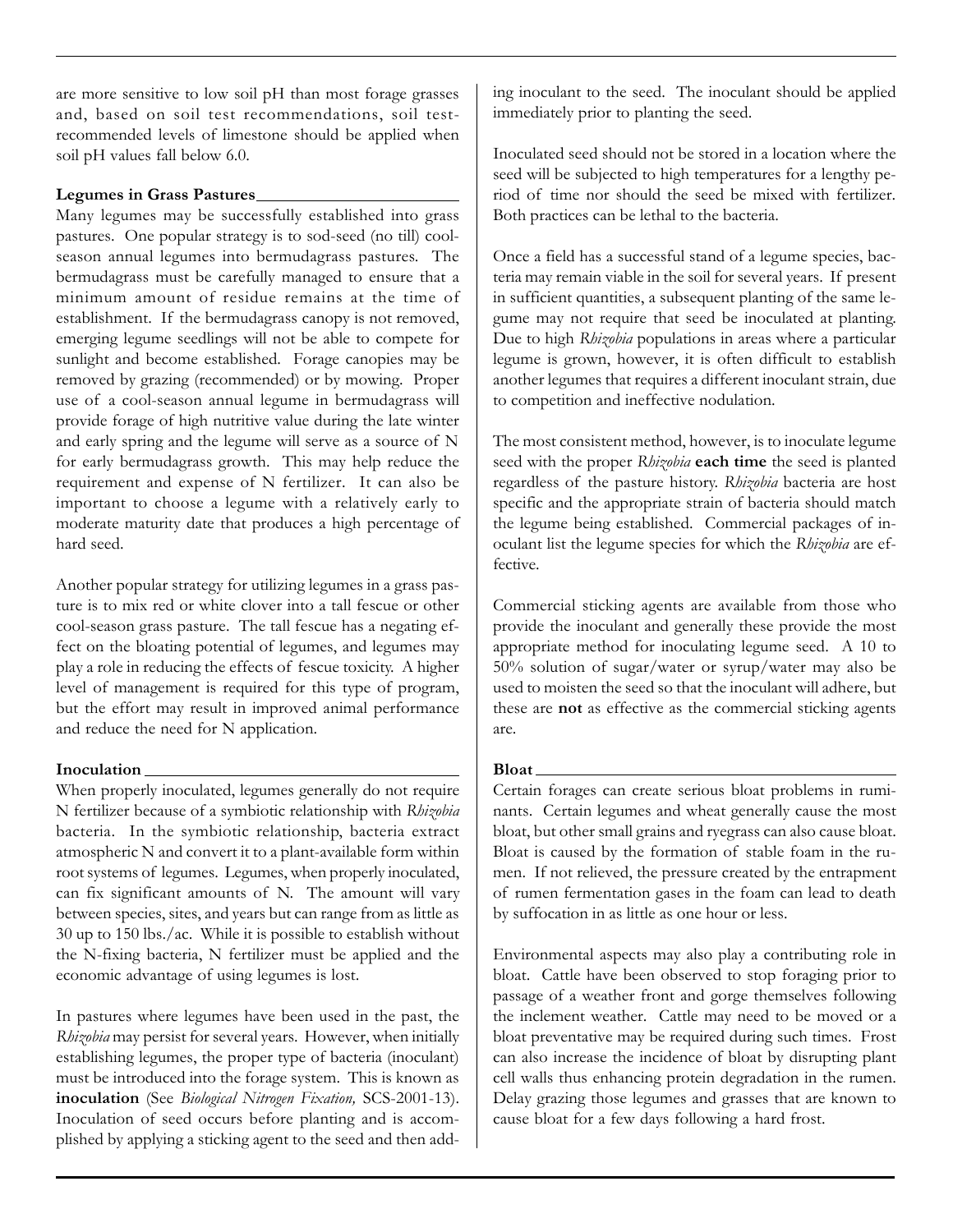Legume bloat usually occurs during the lush growth period associated with spring. When using a legume known to cause bloat, problems can be minimized with proper management (Table 11).

Poloxalene, a bloat preventative, must be consumed by cattle daily, both prior to turning cattle onto legumes and thereafter, to be effective. Feed poloxalene at 1 to 2g/100 lbs. of body weight per day. Cattle should be accustomed to consuming a mineral mixture, and a feeding strategy that results in cattle getting an effective amount of poloxalene should be used. This may mean hand feeding cattle one to two pounds of highly palatable supplement containing the desired amount of poloxalene.

There are reports that feeding either oat hay or sudangrass hay "effectively controlled" bloat of steers grazing young, lush regrowth of alfalfa. The amount of hay that cattle must consume to decrease bloat is large and in the range of four to six lbs/head/day for 400 to 600-lb. cattle depending on how much of the bloat-causing forage they consume.

# **Hay Production**

Hay production can result in degradation of the soil nutrient status if a sound soil fertility strategy is not used. This is due to soil nutrients being continually mined from the soil, and if they are not replaced in an appropriate manner, soil productivity is reduced. Many soils test low and very low in P and/or K. Typical fertilizer strategies may involve limited application of these nutrients, but generally N only is applied under the false impression that it is the only nutrient bermudagrass requires. Nothing could be further from the truth! It takes all of the nutrients in appropriate amounts for bermudagrass to produce the high yields it is known for.

Think of the hay harvest as a checkbook with a low account balance. If a check is written, but no deposit made to cover the check, the account will be overdrawn in short order. If, however, a deposit is made to cover each check written, the account balance will not decrease. In the same manner, each hay harvest represents a check written on an account that is already low in phosphorus (P) and/or potassium (K). A typical 2-ton hay harvest from bermudagrass removes approximately 100 lbs N, 30 lbs  $P_2O_5$ , and 90-100 lbs K<sub>2</sub>O. If the soil test for P and/or K is low or very low, consider returning this level of nutrients back to the hay field after each harvest. This helps to minimize continued mining of the soil at the site. Another option would be to rotate hay fields in and out of production and allow certain fields to be grazed for a few years before harvesting hay again. This practice

#### **Table 11. Management strategies to minimize bloat potential in livestock.**

- $\checkmark$  Never turn hungry cattle into a lush legume pasture. Allow cattle to fill on grass hay first.
- $\checkmark$  Provide a bloat preventative to livestock several days prior to and while grazing legumes of known bloat potential.
- $\checkmark$  When first turned into lush legume pastures, watch cattle closely for several days for distended rumens indicating bloat.
- $\checkmark$  If possible, fill cattle with hay or other roughage immediately before or after the passage of a weather front.
- $\angle$  Delays grazing bloat-causing plants for a few days following freeze damage.
- $\angle$  Allow lviestock to have free-choice access to grass hay while grazing lush legumes.

would allow grazing animals to return P and K to the soil via urine and feces.

Non-traditional methods of bermudagrass use may also help reduce winter feeding costs. These uses include the use of standing or "stockpiled" bermudagrass for fall and early winter grazing and overseeding bermudagrass swards with coolseason annual forages such as small grains, ryegrass, and clover to provide late winter and spring grazing. The combined use of stockpiled bermudagrass and overseeded ryegrass, when possible, could reduce winter feeding costs by up to \$100 per cow per winter.

# **Summary**

Forages in Texas form the basis for several important grazing livestock agricultural enterprises. Texas, however, is a diverse state with regard to climate and soil types. Not all forage species are well adapted or suited to all regions of the state. Not all forages are managed the same, although many fundamentals will apply regarding adequate fertility and proper grazing management. Prior to selecting any forage for establishment, determine the potential for successful use of each species based on comparative research data from professionals in your part of the state. Finally, by paying close attention to management details, forages in Texas can play a vital role in helping your forage-based operation achieve the success that you desire.